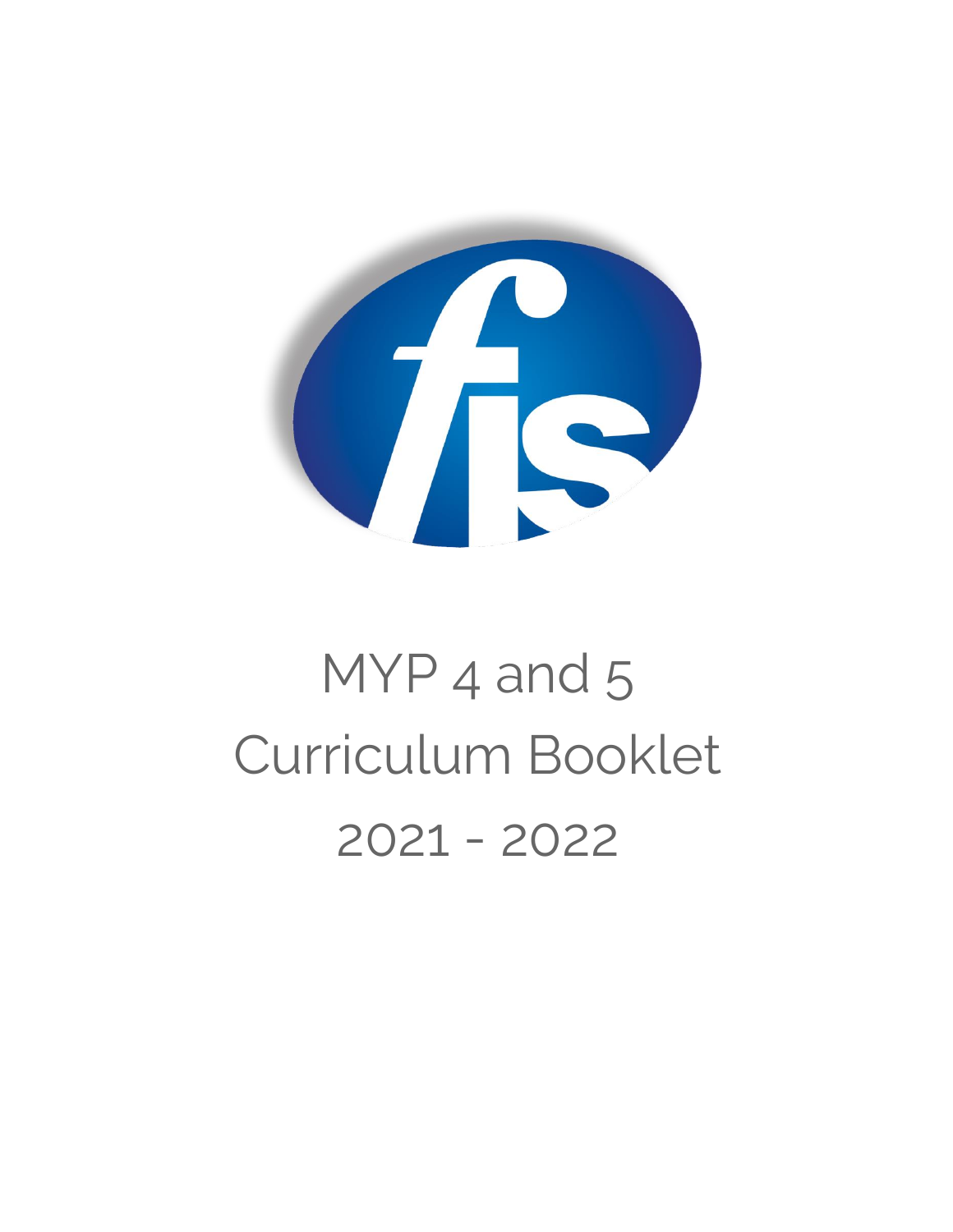

Dear parents, guardians and students,

The purpose of this booklet is to enable you to better understand the MYP framework and the courses we proudly offer at the FIS. We hope that the information inside will help you make the best curricular choices as you approach the final years of MYP.

You will find an overview of the main philosophy and central tenants of the MYP as well as important information about the program in the German context.

Over the last past 25 years the MYP has aimed to develop active learners and internationally minded young people who can empathize with others and pursue lives of purpose and meaning. This program aligns with the FIS mission and vision, and empowers students to inquire into a wide range of issues and ideas of significance locally, nationally and globally. Aligning with our strategic plan, the MYP helps students to become creative, critical and reflective thinkers.

Schools choose to the MYP because [Research](https://www.ibo.org/research/outcomes-research/myp-studies/) shows that it offers students the opportunity to:

- build confidence in managing their own learning
- learn by doing, connecting the classroom to the larger world
- consistently have greater success in IB Diploma Program examinations
- develop an understanding of global challenges and a commitment to act as responsible citizens. (Adapted from "About the MYP")

We welcome any feedback about the usefulness of this booklet, please contact me with any suggestions or comments.

All the best,

Matt Chambers Assistant Head of Secondary MYP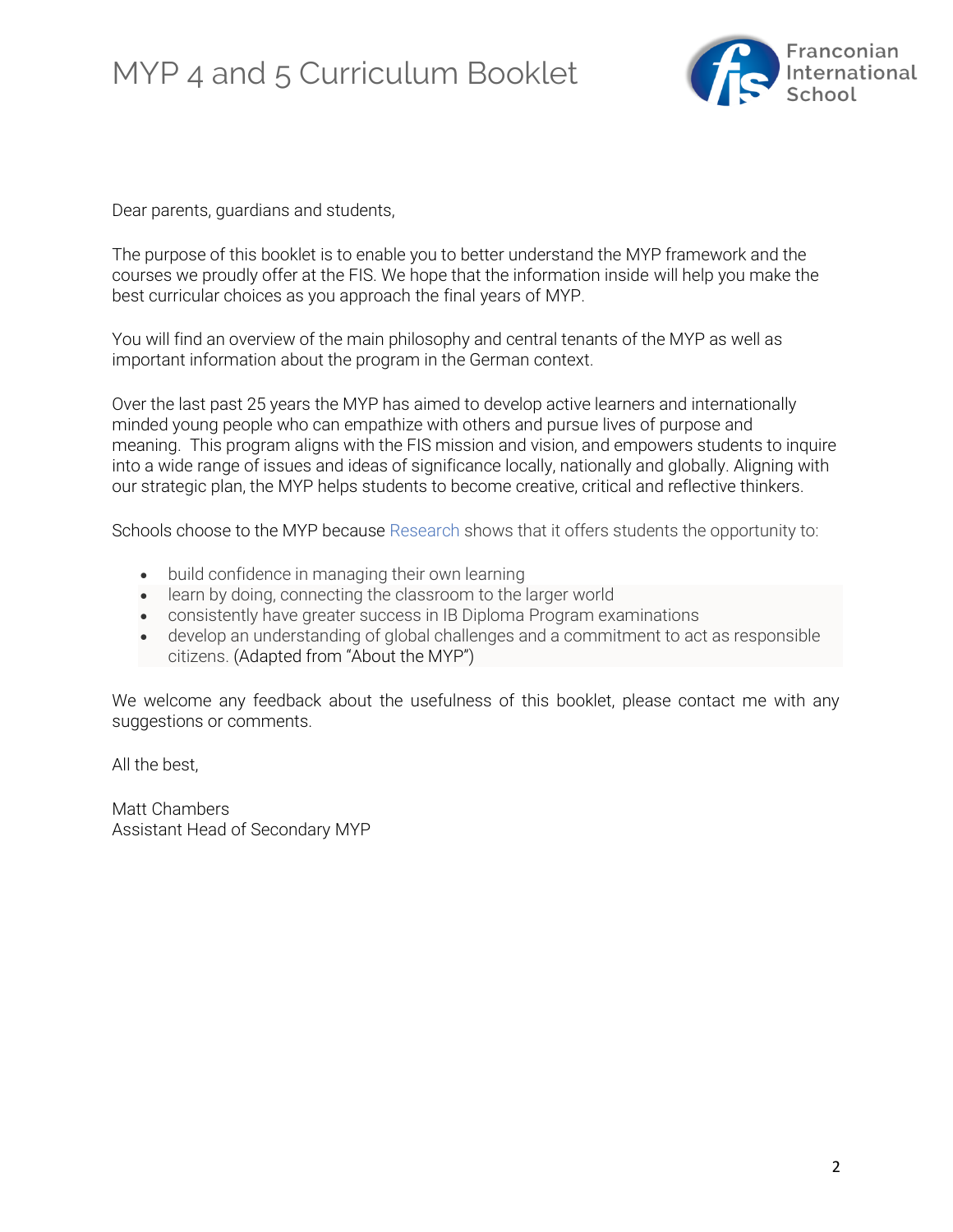

| 1. |      |  |  |  |
|----|------|--|--|--|
| 2. |      |  |  |  |
| З. |      |  |  |  |
| 4. |      |  |  |  |
| 5. |      |  |  |  |
| 6. |      |  |  |  |
|    |      |  |  |  |
|    |      |  |  |  |
|    |      |  |  |  |
|    |      |  |  |  |
|    |      |  |  |  |
| 8. |      |  |  |  |
| 9. |      |  |  |  |
|    |      |  |  |  |
|    |      |  |  |  |
|    |      |  |  |  |
|    | 10.1 |  |  |  |
|    | 10.2 |  |  |  |
|    | 10.3 |  |  |  |
|    |      |  |  |  |
|    |      |  |  |  |
|    |      |  |  |  |
|    |      |  |  |  |
|    | 14.1 |  |  |  |
|    | 14.2 |  |  |  |
|    | 14.3 |  |  |  |
|    |      |  |  |  |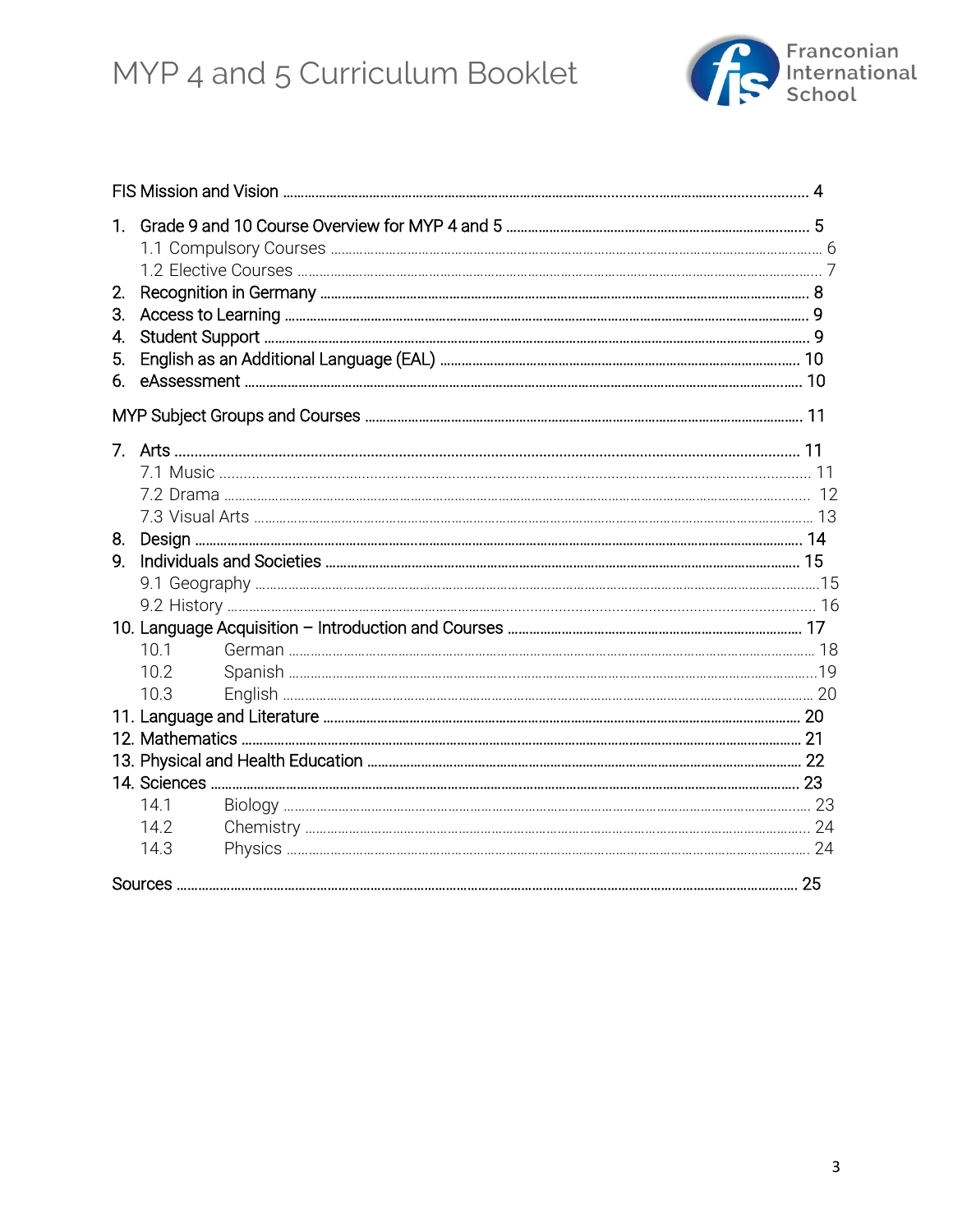

The FIS High School consists of Grades 9 through Grade 12. Our Grade 9 and 10 curriculum is made up of several components that address academic, physical, social and emotional learning objectives. The MYP framework aligns closely with the FIS Mission and Vision:

### FIS Mission

To foster international-mindedness through a challenging curriculum in a caring and cooperative environment, inspiring students to become well-rounded citizens committed to the service of humanity.

### FIS Vision

A community exemplifying progressive pedagogy, innovative technology, and service learning. Our students will exhibit integrity and the desire to make a positive impact in the world.

### International Mindedness

All members of the FIS community are open, respectful and accepting. We seek to learn about others, recognizing both our differences and similarities, to create a better world.

The MYP, that begins in grade 6 with the first three years of the program (MYP 1 to 3), and continues into MYP 4-5 for its final two years in Grades 9 and 10. These final two years provide sound preparation for students who will be participating in the International Baccalaureate Diploma Programme (IBDP) in Grades 11 and 12. Every student is also given the opportunity to graduate in Grade 12 with the FIS High School Diploma.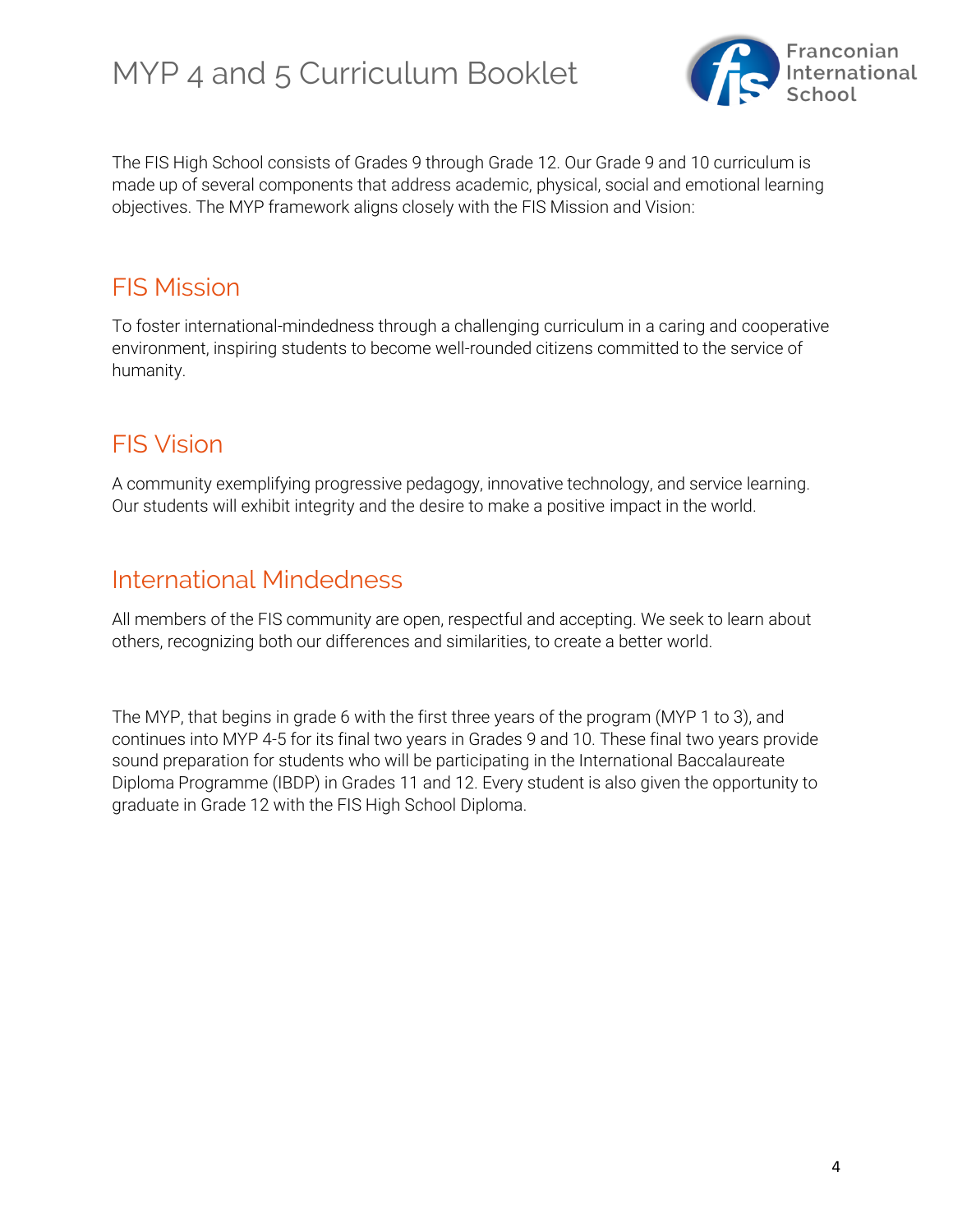

### Grade 9 and 10 Courses in MYP 4 and 5



The International Baccalaureate® (IB) Middle Years Programme (MYP) comprises eight subject groups:

- o [Language acquisition](https://www.ibo.org/programmes/middle-years-programme/curriculum/language-acquisition/)
- o [Language and literature](https://www.ibo.org/programmes/middle-years-programme/curriculum/language-and-literature/)
- o [Individuals and societies](https://www.ibo.org/programmes/middle-years-programme/curriculum/individuals-and-societies/)
- o [Sciences](https://www.ibo.org/programmes/middle-years-programme/curriculum/science/)
- o [Mathematics](https://www.ibo.org/programmes/middle-years-programme/curriculum/mathematics/)
- o [Arts](https://www.ibo.org/programmes/middle-years-programme/curriculum/arts/)
- o [Physical and health education](https://www.ibo.org/programmes/middle-years-programme/curriculum/physical-and-health-education/)
- o [Design](https://www.ibo.org/programmes/middle-years-programme/curriculum/design/)

The MYP requires at least 50 hours of teaching time for each subject group in each year of the program. In MYP years 4 and 5, students have the option to take courses from six of the eight subject groups within certain limits, to provide greater flexibility in meeting local requirements and individual student learning needs (MYP curriculum).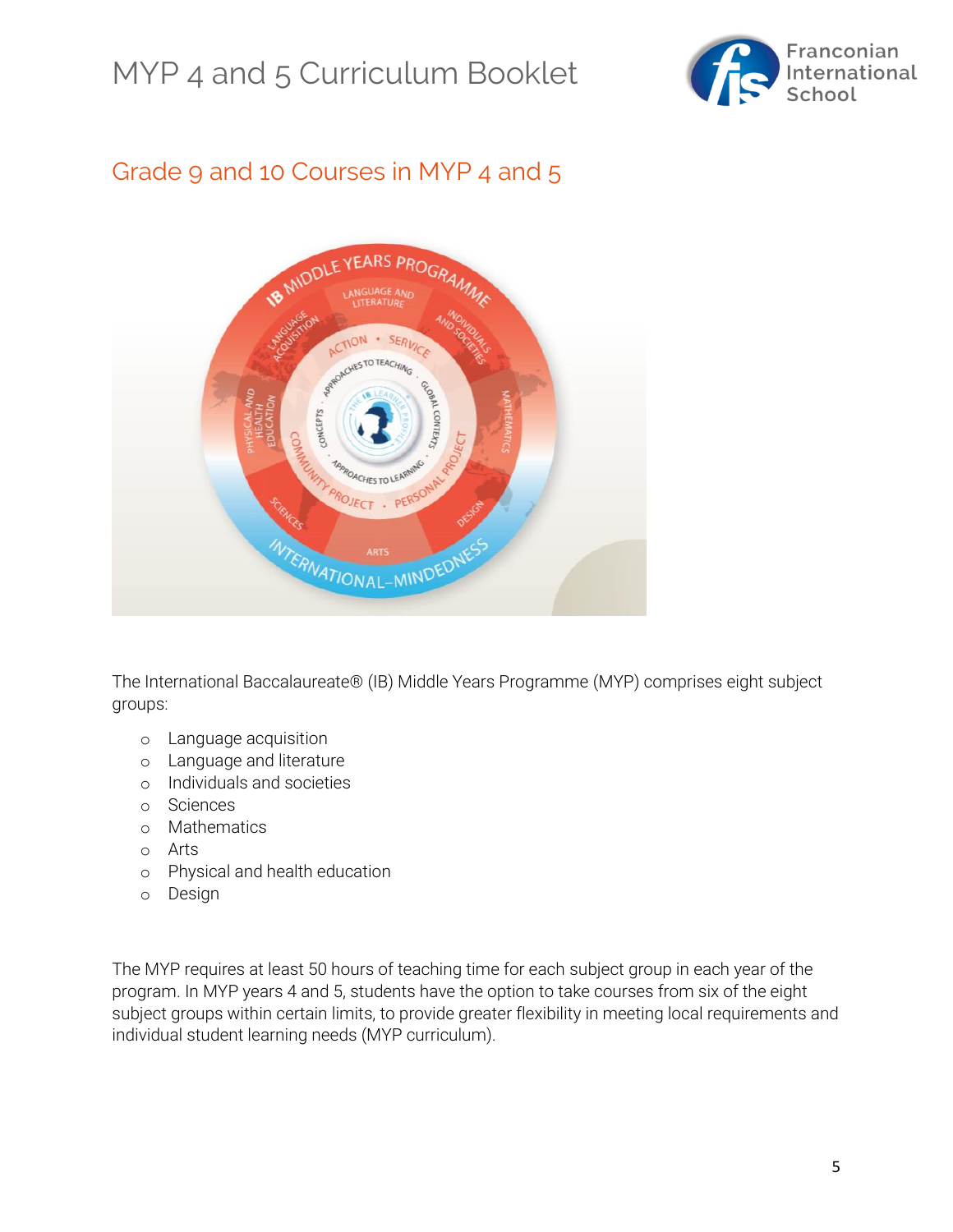

# Compulsory Courses

All courses are two years in length. All students must study the following.

English and German: These may both be as Language and Literature (LL), or one as Language and Literature and one as Language Acquisition (LA). There will be exceptions to this for some students who must initially take both languages as LA, but unless they proceed and are assessed in at least one language at LL level in MYP 5, they will not be able to then receive the MYP Certificate awarded by the IB.

One Individuals and Societies Course: In addition, a second may be taken.

**Science** 

**Mathematics** 

Physical and Health Education

Global Perspectives: School based course, closely supports the MYP though not a part of it.

Advisory: School based program, closely supports the MYP though not a part of it.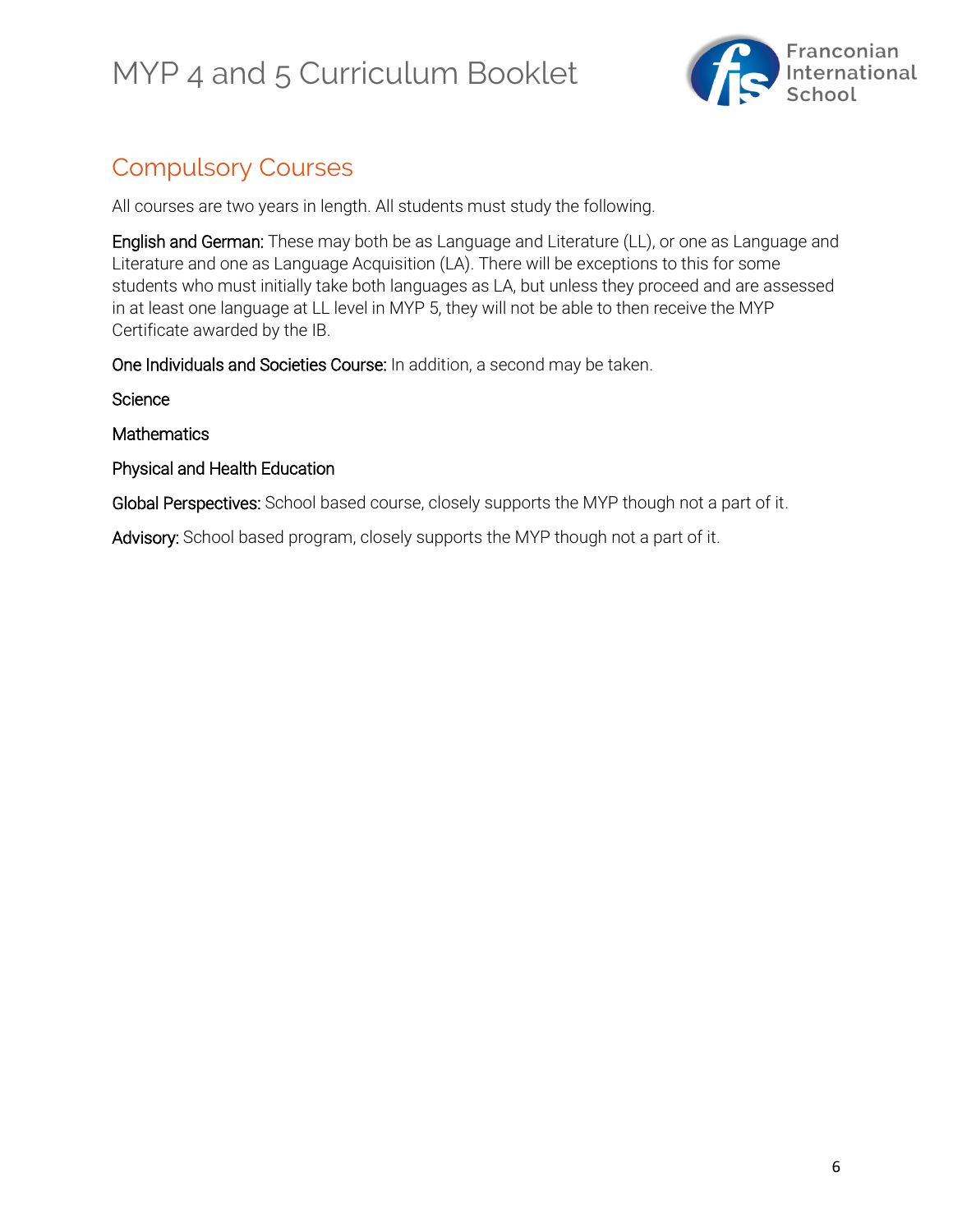

# Elective Courses

Electives are designed to match the developing needs and interests of students as they enter High School.

Careful thought should be given to the choice of electives, as decisions made now will have implications for a student's future choices and direction. If in any doubt, avoid early specialization and keep options open.

Because of timetabling and staffing constraints, not all combinations may be possible. Each year, a straw poll will be conducted to determine the most popular combinations.

Students choose three different courses, one from each group (A, B and C):

| A         | B            | $\mathbf C$                       |
|-----------|--------------|-----------------------------------|
| Geography | Art          | Design                            |
| History   | Drama        | Spanish<br>(Language Acquisition) |
|           | <b>Music</b> | Geography                         |
|           | Design       |                                   |

By school recommendation, Academic English Support (AES) may be offered as an alternative to one of the above subjects.

Learning Support (LS) may also be arranged as an alternative to one of the above subjects.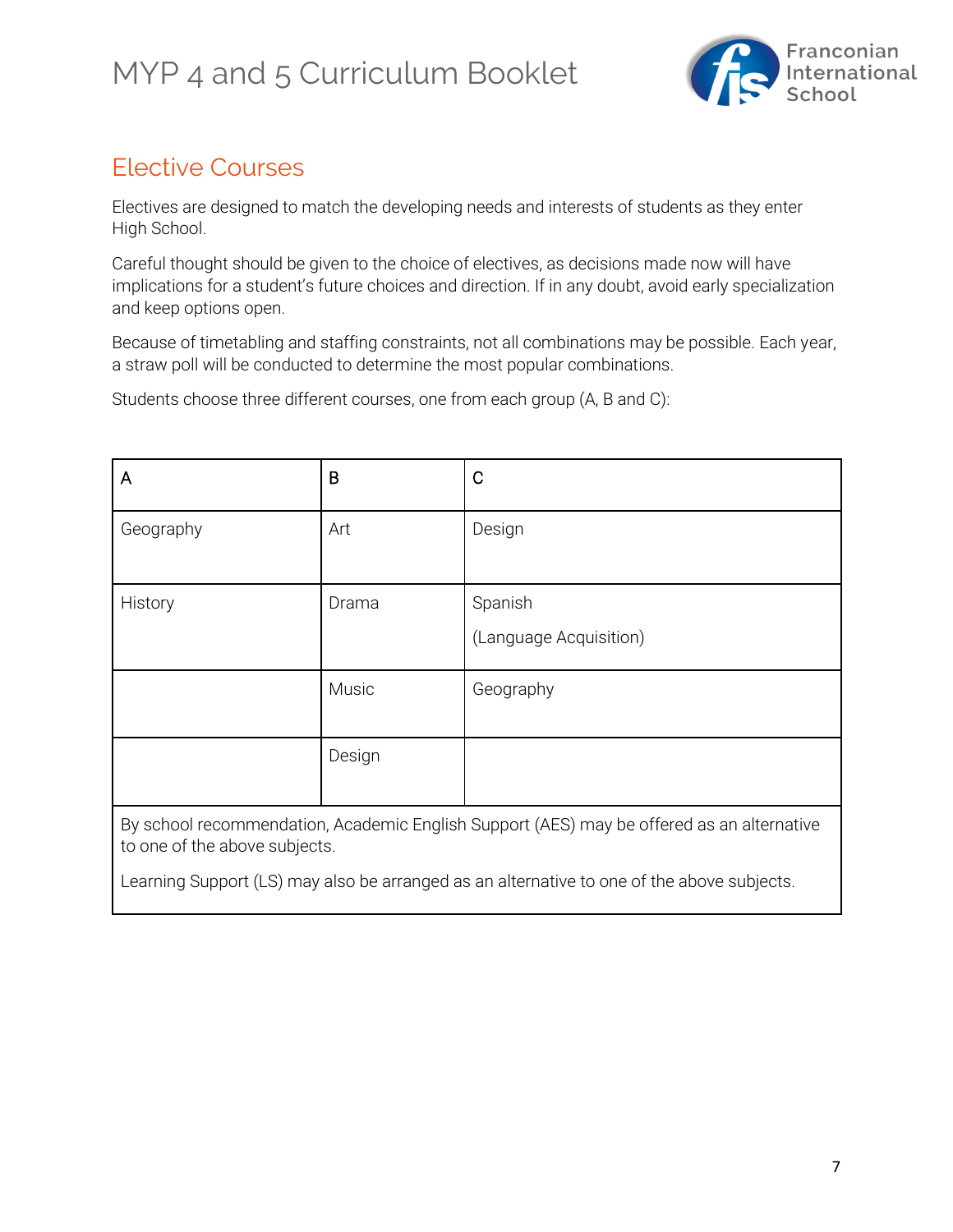

### Recognition in Germany

The MYP is recognized by the Zeugnisanerkennungsstelle für den Freistaat Bayern as an equivalent to the Mittlerer Schulabschluss, a school graduation title awarded at age 16.

Authoritative and detailed information on MYP recognition is published by the Zeugnisanerkennungsstelle and should be carefully consulted. FIS students will prepare for examinations ("eAssessments") at the end of MYP 5 (Grade 10) which, in turn, lead to the award of the MYP Certificate by the IB, and recognition by the Zeugnisanerkennungsstelle. More detailed information on the examinations for the MYP Certificate will be provided to students and parents at the beginning of Grade 9 (MYP 4).

The process of recognition has to be undertaken by the parents/students themselves, on an individual basis, at the Zeugnisanerkennungsstelle für den Freistaat Bayern. It is recommended to make initial contact with the Zeugnisanerkennungsstelle by the end of Grade 9, to confirm requirements, process and timeline, in case you need to transcribe the MYP results. Please note that, as of 2019, the office where IB MYP and Diploma Programme recognitions are received and processed is in Gunzenhausen (formerly in Munich).

Bayerisches Landesamt für Schule

Zeugnisanerkennungsstelle

Stuttgarter Straße 1

91710 Gunzenhausen

Telephone: 09831 / 686 – 252

Email: zast@las.bayern.de

Further details and opening times at:

<https://www.km.bayern.de/schueler/abschluesse/zeugnisanerkennung.html>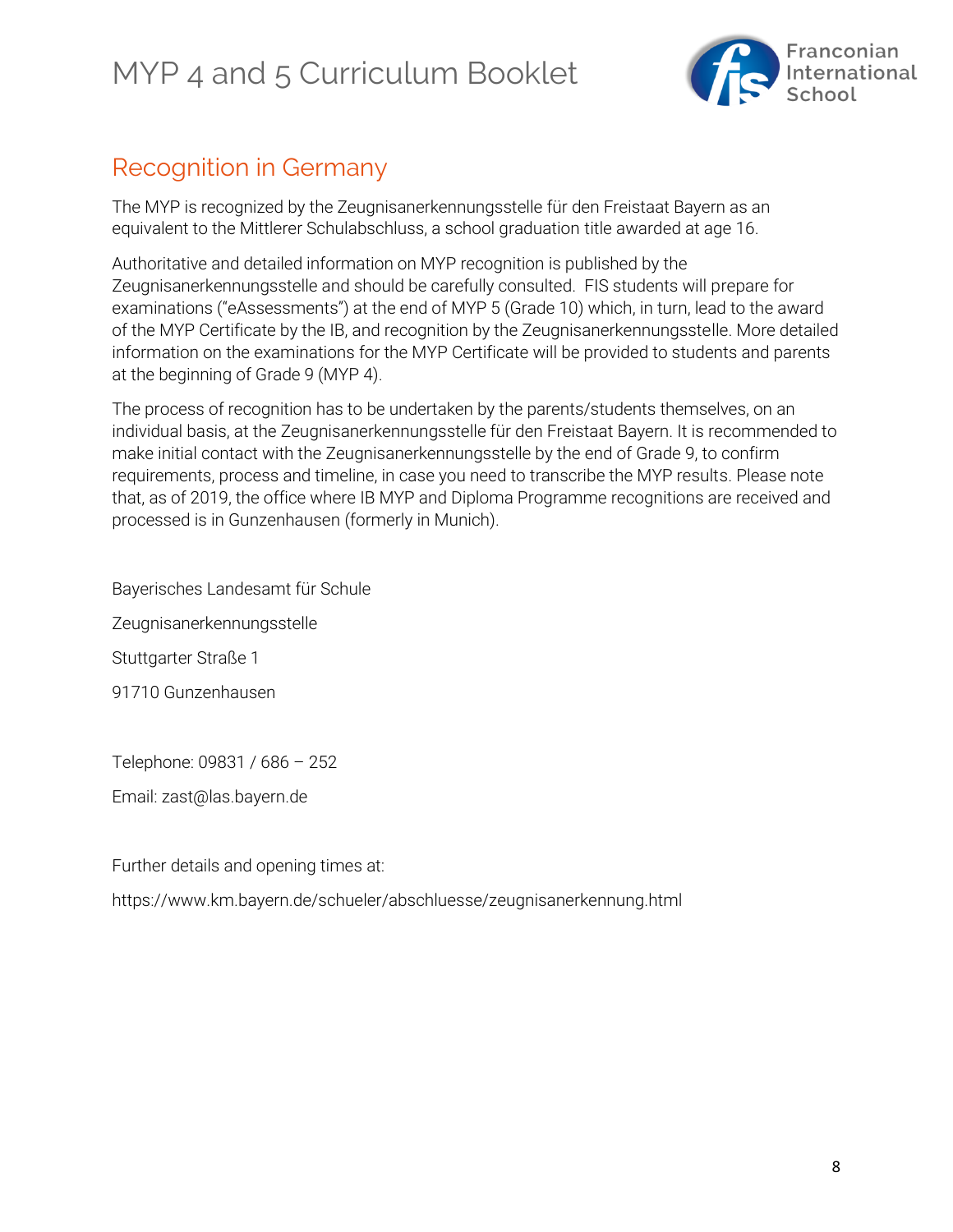

### Access to Learning

The following summarizes the FIS approach to ensuring access to learning and how classes are designed, together with the supporting philosophy.

All children have the potential and capacity to learn. Children have different strengths, encounter different challenges, work at different paces, have different language, cultural and educational backgrounds and they may favor different approaches to learning. A totally homogenous group of students does not exist and any attempt to group students as such will always be imperfect.

This recognition of children as individuals is one of the great strengths of international schools. Learning about diversity, as well as what we have in common, amongst our community, contributes to international mindedness and inter-culturalism. To learn to listen, debate, collaborate and achieve with others, even when they do not necessarily believe and act as we do, provides an opportunity for our students to "exhibit integrity and a desire to make a positive impact in the world". (FIS Vision)

At the FIS, our classes are comprised of students of different backgrounds and abilities, enriching the learning environment. The positive impact is felt in academic as well as social and emotional learning. The curriculum, in its written and taught form, supports learning for all through differentiation. That is, a teacher responding to the needs of the individuals within the class to support effective learning for all. Teachers proactively and collaboratively plan varied approaches to what students need to learn, how they will learn it, and/or how they will demonstrate their learning.

Students following courses described in this booklet are, thus, taught in groups of mixed ability. To foster "a caring and cooperative environment", at the FIS, the curriculum is differentiated to ensure it is challenging and appropriate to the needs of our students.

### Student Support

The Learning Support Department arranges co-taught, push-in and pull-out support to aid learning in all areas, sometimes with individual students or groups of students. At the recommendation of the department, a student may substitute one or more academic courses by a timetabled 'Learning Strategies' course.

The High School Counselor supports all students in matters relating to social and emotional welfare, and careers and university counseling, working closely with a student's Advisor.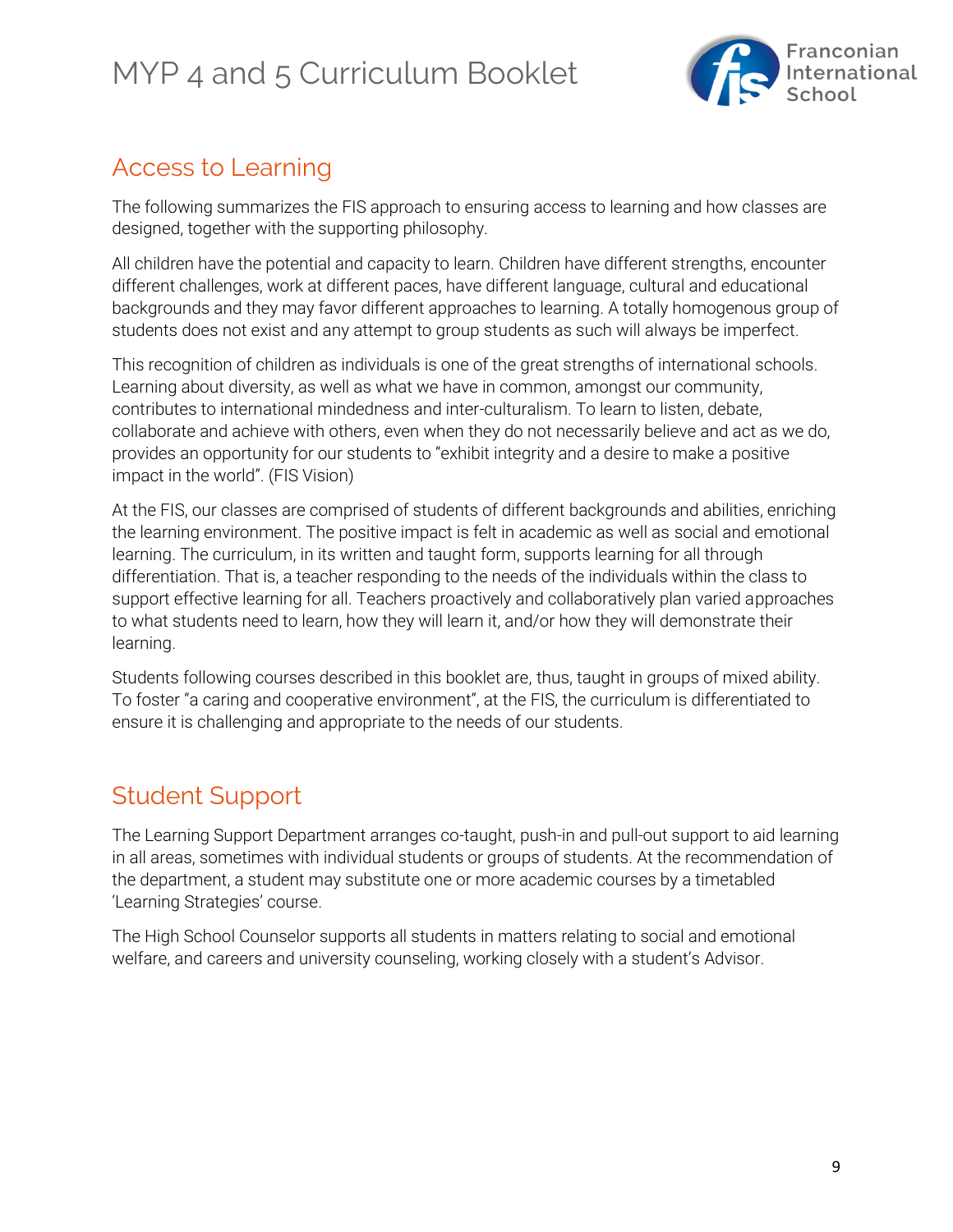

### English as an Additional Language (EAL)

The English as an Additional Language (EAL) department arranges push-in and pull-out support to individual students or groups of students enrolled in the EAL program, in addition to running the MYP English Language Acquisition course and the Academic English Support elective.

### eAssessment

As a leader in international education, the International Baccalaureate (IB) is committed to preparing students for the challenges of today's world. IB programs assess understanding and skills that go beyond memorizing facts and figures. In an era of rapid change and an everincreasing flow of information, students need to demonstrate their ability to organize knowledge and use it critically and creatively. The IB knows that students are increasingly digitally aware and engaged with technology, which is why the Middle Years Programme (MYP) is pioneering an innovative assessment model for Grade 5 students that goes beyond traditional examinations.

MYP external assessment provides a balanced and age-appropriate strategy that schools can use to validate student achievement. Students demonstrate their understanding and skills through classroom performance, onscreen final examinations and a personal project conducted over an extended period of time. As of 2022 Language Acquisition is no longer an ePortfolio subject and will be assessed using on screen examinations.



(MYP Guide to Assessment)To learn more about eAssessment in Grade 10, MYP 5, please click [here.](https://www.ibo.org/globalassets/digital-tookit/brochures/1503-myp-eassessment-factsheet.pdf)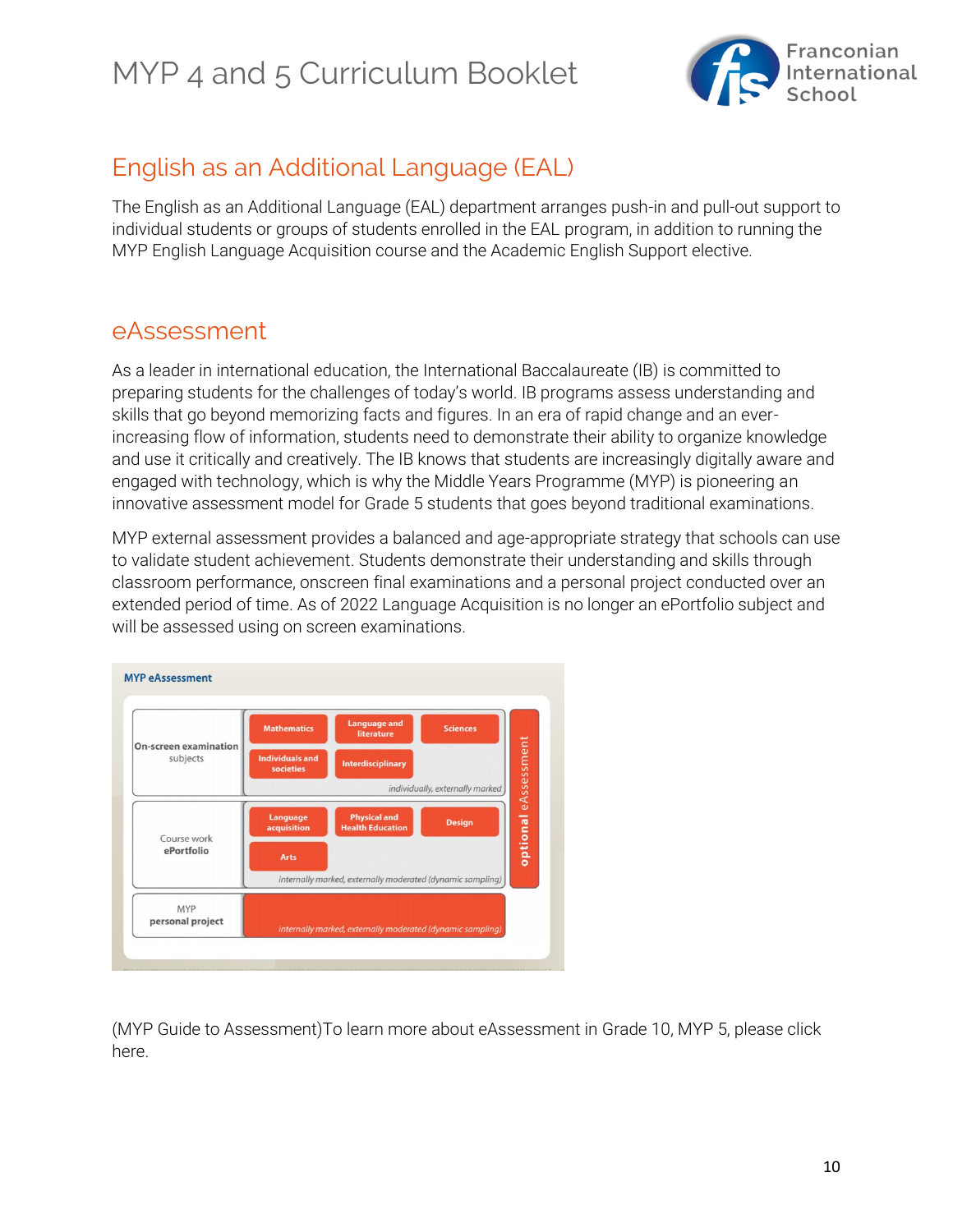

### MYP Subject Groups and Courses

### Arts

In MYP arts, students function as artists as well as learners of the arts. Artists have to be curious. By developing curiosity about themselves, others and the world, students become effective learners, inquirers and creative problem-solvers. Students create, perform and present arts in ways that engage and convey feelings, experiences and ideas.

Through this practice, students acquire new skills and master those developed in prior learning. Development in the arts is a dynamic process, and not necessarily linear. Students move freely through a creative process towards a deeper understanding of the arts. The process of creating artwork, as well as the product, demonstrates what students have experienced, learned and attempted to convey. Arts in the MYP stimulate young imaginations, challenge perceptions, and develop creative and analytical skills.

The course encourages students to understand the context and cultural histories of artworks, supporting the development of an inquiring and empathetic world view. Arts challenge and enrich personal identity and build awareness of the aesthetic in a real-world context.

MYP arts has four objectives of equal importance and value: knowing and understanding; developing skills; thinking creatively; responding. Although the objectives can be addressed separately to scaffold learning, collectively they enrich teaching and learning of the arts. More information about the structure of the subject group can be found by following this [link](https://www.ibo.org/globalassets/digital-tookit/brochures/myp-brief_language-acquisition_2015.pdf) (MYP Arts Subject Brief).

All courses in the Arts subject group share the same Aims, Objectives, and Criteria. The MYP offers the Drama, Music, and Visual Arts as elective courses. The topics covered are course specific and can be found below.

#### Music

Music in the MYP gives students access to musical experiences that allow for the development of thinking skills, intuitive skills, practical abilities, communication and the ability to relate to others. Engagement with existing and emerging music from the local community and from around the world allows students to understand the significance of music to the cultures of the world and, by engaging in practical work, to develop understanding of how the act of making music is a significant and universal aspect of human expression.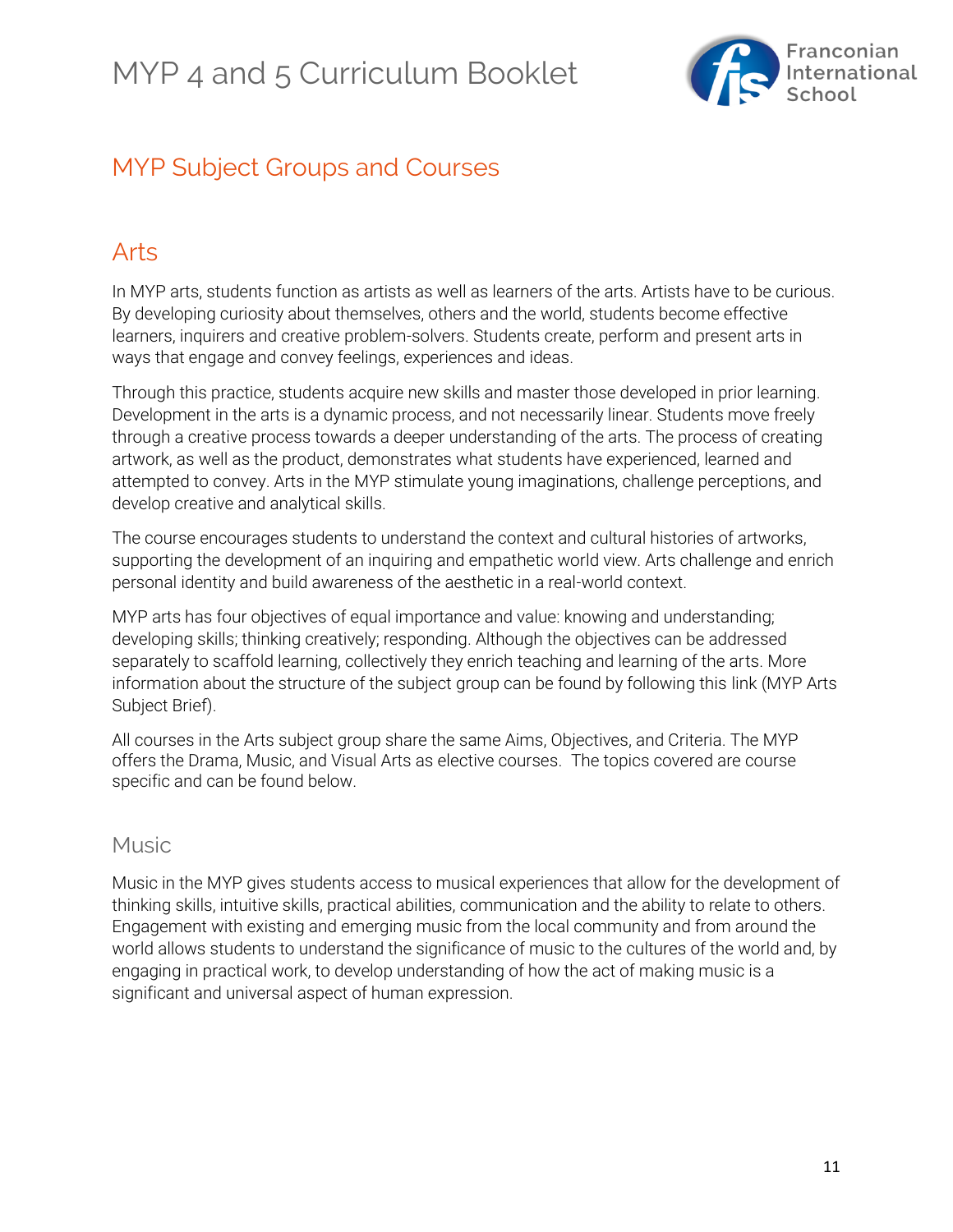

#### What might students know and understand in music?

- o Traditions and musical heritage from different parts of the world, for example, popular music, the music industry, musical theatre, developments in music technology
- o Current and emerging musical practices
- o Methods of recording and communicating musical ideas such as various notation systems

#### What skills might students develop in music?

- o Their ability to develop and carry out performances
- o Skills, techniques and processes to create their own music, finding ways to capture it in performance, notation, recording or presentation
- o An ability to experiment with sound sources, improvisation, practice and rehearsal routines

#### How might students think creatively in music?

- o By experimenting with the artistic processes involved in making music
- o By initiating, exploring and developing projects that are rewarding and challenging
- o By creating their own music or improvising sections added to published musical scores

#### How might students respond to, or through, music?

- o By developing their own musical style inspired by a particular genre or artist
- o Through participating in "listen and respond" activities
- o By creating music that demonstrates their exposure to various musical cultures

#### Drama

Drama in the MYP engages students in an active relationship with theatre and encourages autonomous learning and exploration. It encourages the growth of creative, reflective and communication skills through practical work. Emphasis is placed on the artistic process and the students' understanding of this process as an essential component to their artistic development through continuous investigation, planning, goal setting, rehearsing, performing, reflection and evaluation.

#### What might students know and understand in drama?

- o Theatre from a variety of performance practices, genres, movements or styles
- o The context and conditions from which drama emerges
- o The language of drama, the production elements, and how they interplay in developing and communicating ideas and feelings through drama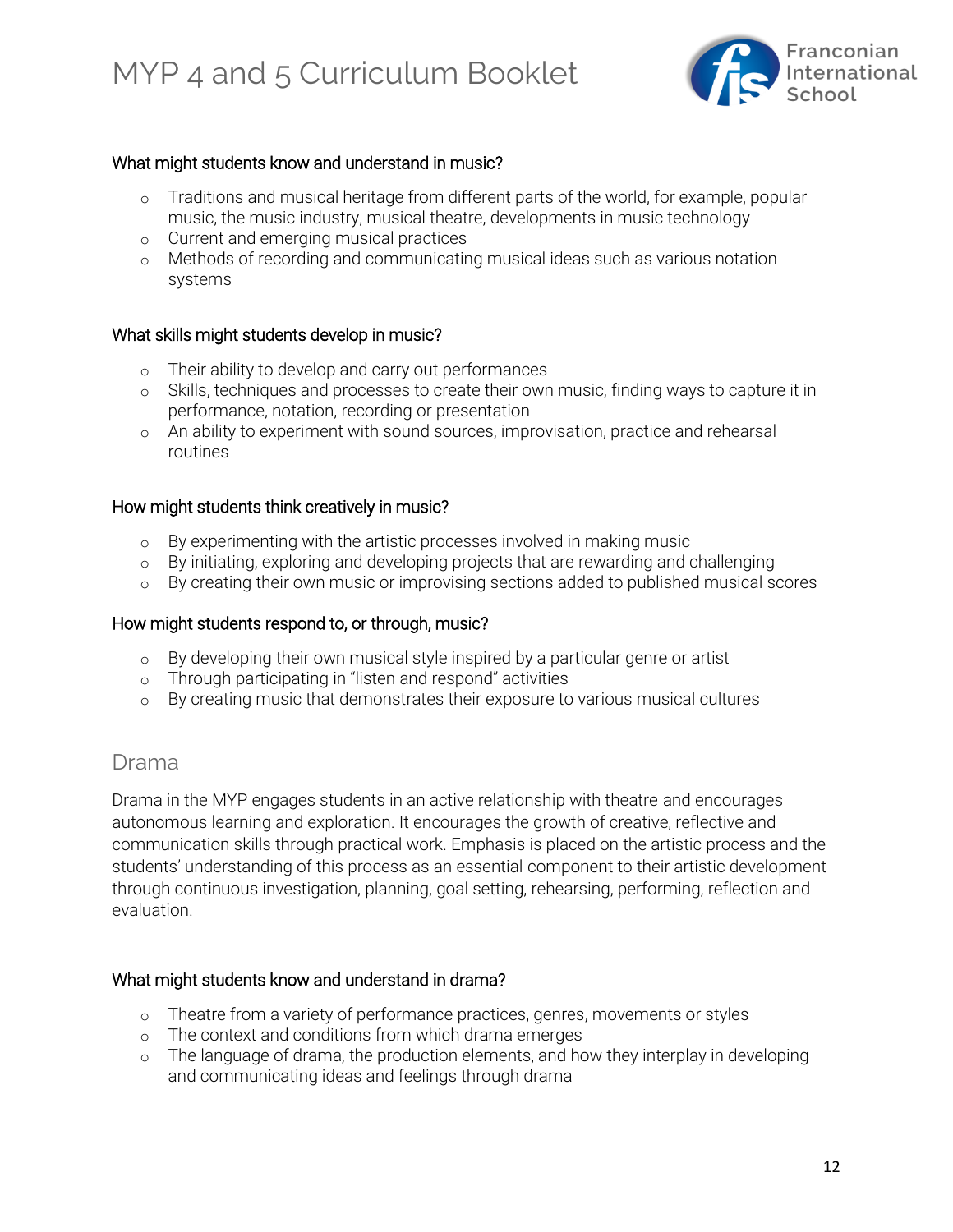

#### What skills might students develop in drama?

- o The various artistic processes involved in "making drama", that is, the processes involved in transforming a performance concept into live action
- o The various planning processes and methods of structuring the actual "making of drama" such as brainstorms, storyboards, scripts, rehearsal schedules and techniques
- o The production elements to translate ideas into dramatic form, for example, dramatic writing, direction, costume, lighting, scenery, use of masks, sound and so on

#### How might students think creatively in drama?

- o Through storyboarding narratives, designing sets and props, interpreting text visually
- o By improvising scenarios and creating collaborative drama
- o Through creative writing, character design and creating alternative endings to performances

#### How might students respond to, or through, drama?

- o A stimulus and/or a personal concern could be interpreted using a dramatic form, style or genre, for example, a text, a song, a photo, a newspaper article and so on
- o By developing a performance to address a particular theme, concern or issue within a context
- o By reviewing theatrical performances and production elements encountered

#### Visual Arts

Visual art has contributed to all cultures and societies throughout time. Experience in a wide range of visual art activities adds a creative and cultural dimension to student development that will benefit them for the rest of their lives. While traditional practices in the arts (for example, painting, sculpture, ceramics and architecture) have historically provided cultural records, contemporary practice and access to technology have given the tools of visual art a very broad palette. Digital technology, time-based art, installation and performance, to name but a few, add to traditional practice and bring an extra dimension and meaning to the students' experience in the visual art. The process of making ideas a reality using the skills and practices of visual art is an integral part of the substance of the MYP arts curriculum.

#### What might students know and understand in visual art?

- o Art styles, movements, artists' practices, and specific artworks
- o The use of specialist terminology and principles required by the visual art form being developed, for example, the vocabulary of expressionist painting
- o The language of visual communication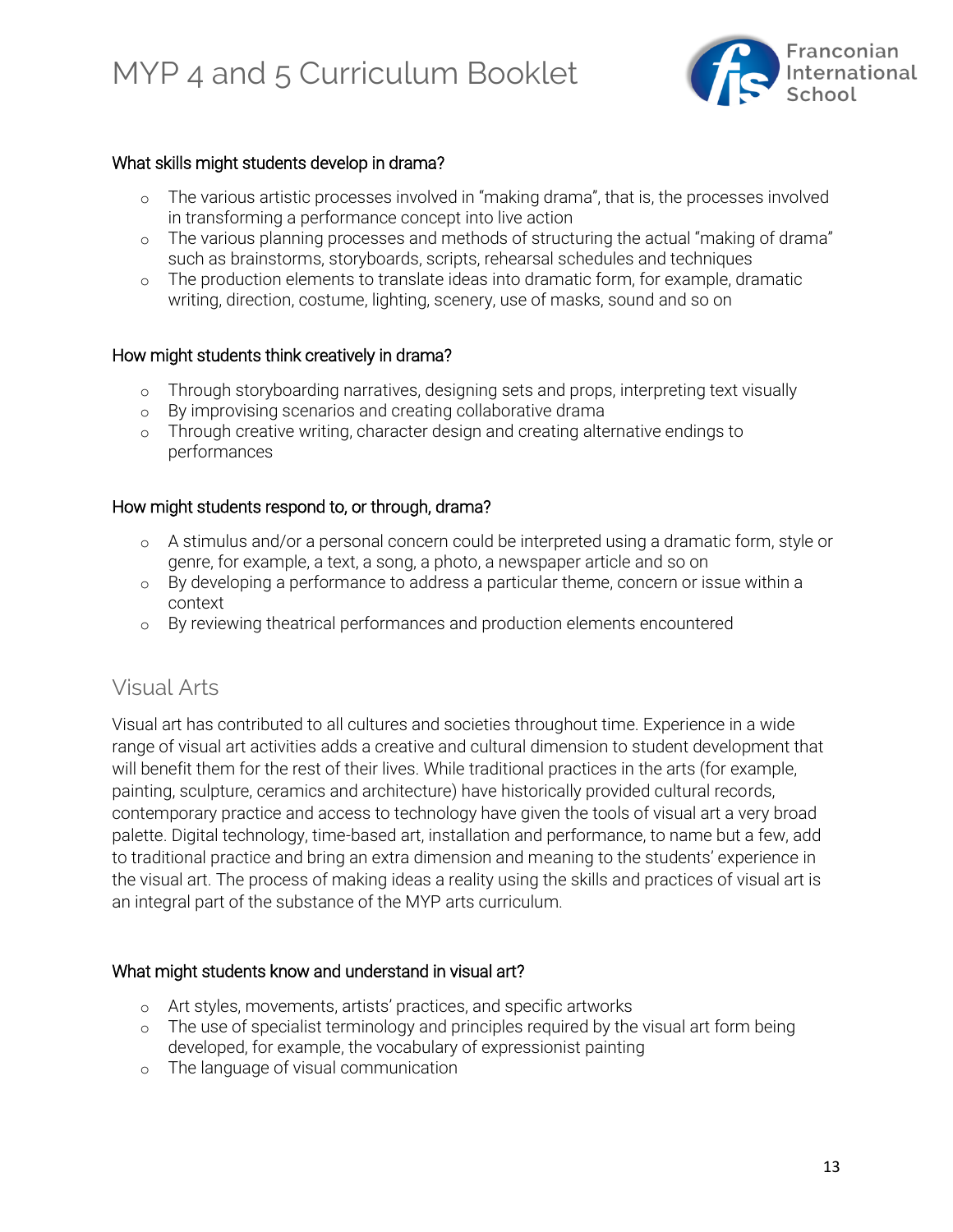

#### What skills might students develop in visual art?

- o Technical skills, skills of observation and practical aspects of visual art that allow students to incorporate ideas into their own work
- o Skills to investigate and respond to art styles, art movements, artists' practices and specific artworks
- o Knowledge of existing visual art practice(s) to influence and shape their artwork

#### How might students think creatively in visual art?

- o Through creative approaches to art-making
- o Through manipulation of medium and tool to influence the presentation of artworks
- o By developing series of visual images to document thought processes in the creation of art

#### How might students respond to, or through, visual art?

- o Use of stimuli or a personal concern that can be interpreted using an art form, style or genre
- o By developing an artwork in response to the works of a particular genre, style or artist by deconstructing the elements of art in an artwork and reconstructing them differently

(Taken from the MYP Arts Guide)

### **Design**

Design, and the resultant development of new technologies, has given rise to profound changes in society, transforming how we access and process information, adapt our environment, communicate with others, solve problems, work and live.

MYP design challenges students to apply practical and creative-thinking skills to solve design problems, encourages students to explore the role of design in historical and contemporary contexts, and raises students' awareness of their responsibilities when making design decisions and taking action. Inquiry and problem-solving are at the heart of design. MYP design requires the use of the design cycle as a tool, which provides the methodology to structure the inquiry and analyze problems, the development of feasible solutions, the creation of solutions, and the testing and evaluation of the solution. In MYP design, a solution can be a model, prototype, product or system independently created and developed by students.

Design is an optional course in MYP 4 and 5 and includes both digital and product design elements. MYP design enables students to develop not only practical skills but also strategies for creative and critical thinking. More information about Design can be found by following this [link](https://www.ibo.org/globalassets/digital-tookit/brochures/myp-brief_design_2015.pdf) (MYP Design Subject Brief).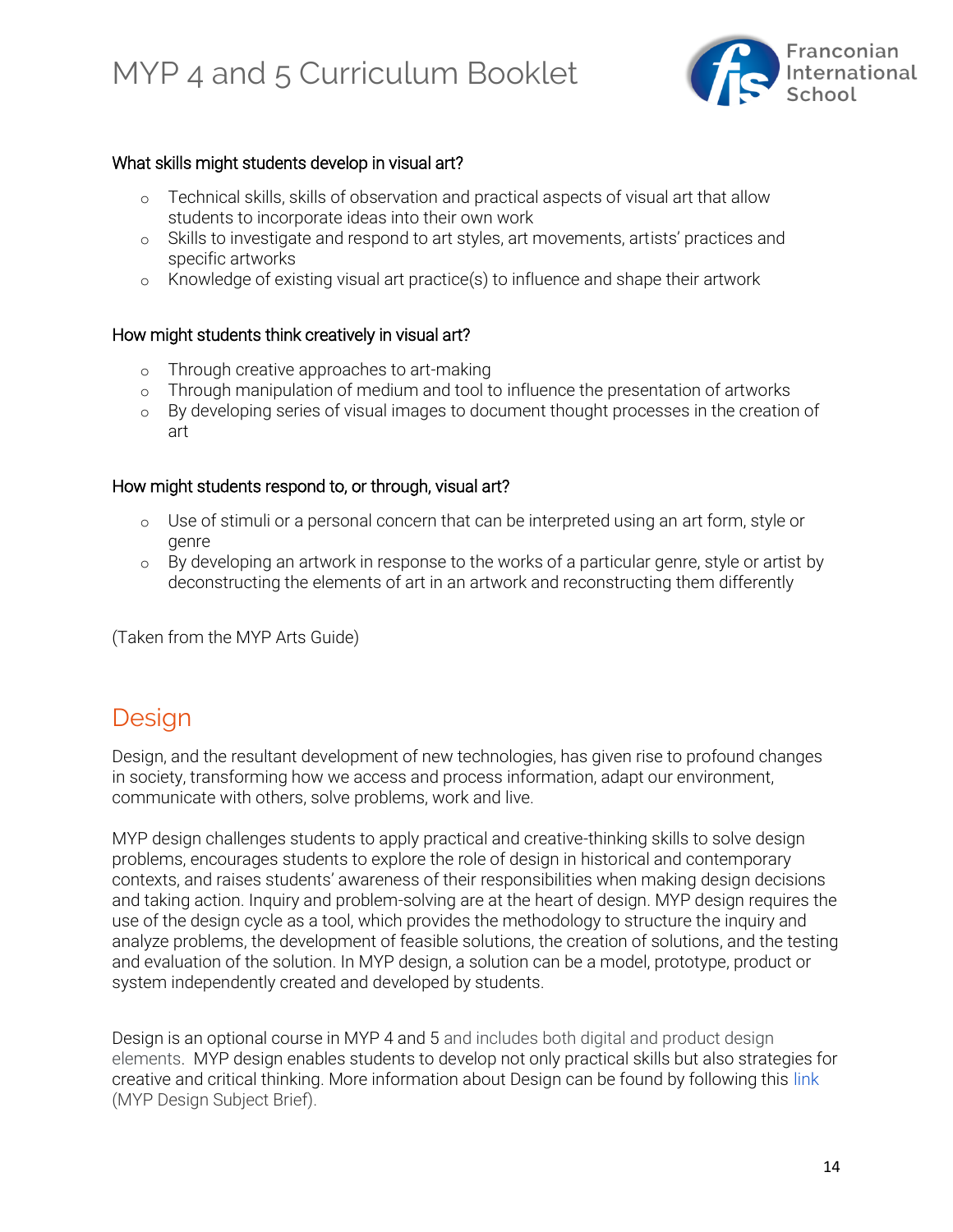

# Individuals and Societies

Students have the opportunity to study either History or Geography in MYP Years 4 and 5. At the end of MYP 3, students opt for either History or Geography, which they then go onto study throughout Grades 9 and 10. In recognition of the strong interest many of our students have in Business Management and Economics, and its availability at Diploma Programme level, the Geography and History course will both include Business Management/Economics concepts.

The aims of MYP Individuals and Societies are to encourage and enable students to:

Appreciate human and environmental commonalities and diversity,

Understand the interactions and interdependence of individuals, societies and the environment, Understand how both environmental and human systems operate and evolve,

Identify and develop concern for the well-being of human communities and the natural environment,

Act as responsible citizens of local and global communities,

Develop inquiry skills that lead towards conceptual understandings of the relationships between individuals, societies and the environments in which they live.

Through the study of History and Geography, students will have the opportunity to explore a variety of issues and concepts which will allow students to build a conceptual understanding of the subjects whilst also exploring different topics of study. (MYP Individuals and Societies Subject Brief)

Both subjects will be assessed through an e-Assessment at the end of MYP 5. For both subjects, there is a selection of areas which will be examined.

# Geography

Changing population: natural increase, structure and migration Sustainable management of urban systems and environments Globalization: trade, aid, exchange and flows Resource management: management of the extraction, production, consumption of natural resources and their security Impacts and management of tourism Sustainable management of physical processes: river and coastal environments Global climate change: causes, consequences, and responses Impacts and management of natural disasters Impacts and management of tectonically active areas Sustainable management of natural environments: characteristics and human impact on aquatic, deserts, forests, grasslands, and Arctic/Tundra Application of geographic information systems (GIS) to enhance the understanding of Geography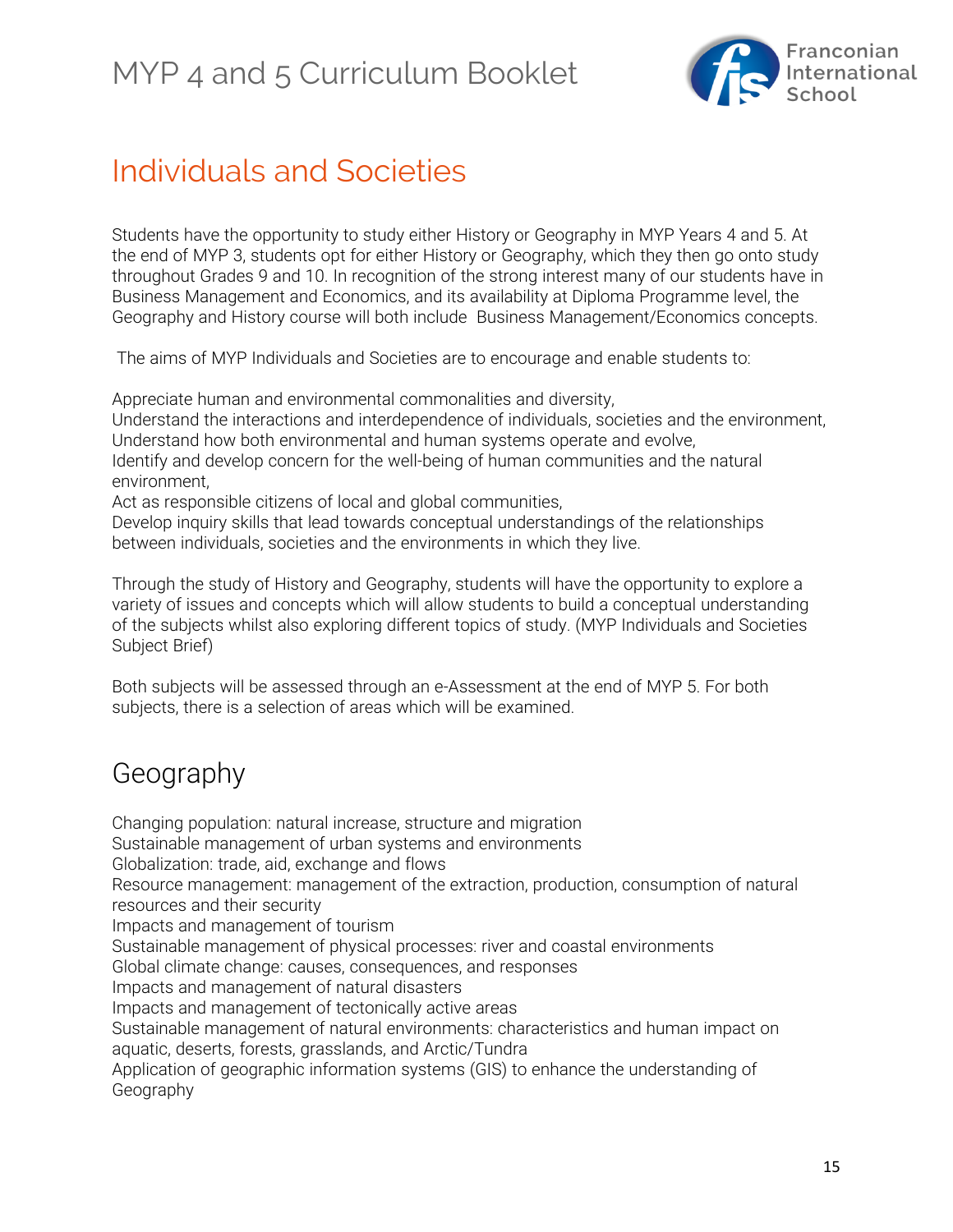

Geographical concepts and a "Nexus Approach" to contemporary issues, at a variety of scales, are threaded throughout the MYP 4 and 5 Geography syllabus at the FIS. Students will think critically about the relationship between physical and human geographies whilst exploring a variety of means to express these complex relationships. Fieldwork skills, data presentation and analysis are used to utilize both primary and secondary sources of information. These transferable skills will be used to reinforce project aims and prove or

disprove hypotheses based on geographic theories and concepts.

# **History**

- Superpowers, empires and supranational institutions and organizations
- Peace and conflict
- Significant individuals
- Independence and national identity
- Rights and social protest
- Industrialization, industry and labor
- Globalization: trade, aid, exchange and flows
- Intellectual and ideological movements/developments
- Pioneers, innovators and developers
- Health and medicine
- Individual, household and daily life
- Social, cultural and artistic developments

The above topics are taught using an inquiry methodology via statements of inquiry and research questions which are factual, conceptual and debatable. Through the MYP Global Contexts, Key Concepts and Related Concepts, the MYP 4 and 5 History course explores 2500 years of human interactions, covering the following units of inquiry.

- Ancient Greece
- Byzantine Empire and the Plague of Justinian
- The First Crusade
- The Renaissance
- US Revolution
- Industrial and Ideological Revolutions
- Peacemaking and Warfare in the 20th century

Students who wish to focus upon an area of learning outside the scope of the course, will be

empowered to direct their own research through a Personal Project, completed in MYP 5.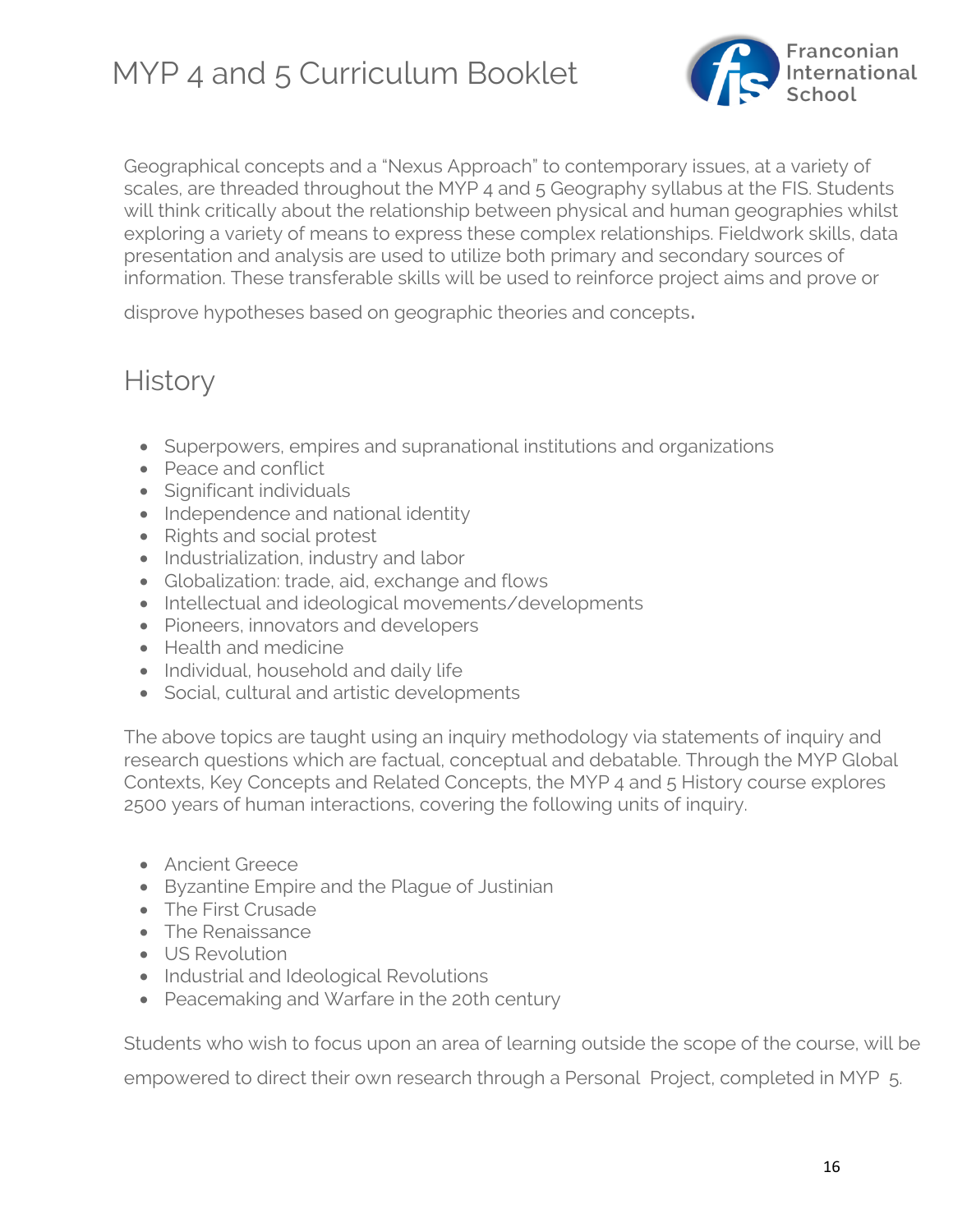

# Language Acquisition (English, German and Spanish)

The ability to communicate in more than one language is essential to the concept of an international education that promotes intercultural understanding, and is central to the IB's mission. The study of additional languages in the MYP provides students with the opportunity to develop insights into the features, processes and craft of language and the concept of culture, and to realize that there are diverse ways of living, behaving and viewing the world.

Acquiring an additional language, and exploring and reflecting on the cultural perspectives of our own and other communities:

- o Is central to developing critical thinking and international-mindedness
- o Provides an intellectual framework to support personal development, cultural identity and conceptual understanding
- o Greatly contributes to the holistic development of students and to the strengthening of lifelong learning skills
- o Equips students with the necessary multiliteracy skills and attitudes to communicate successfully in various global contexts

The aims of MYP language acquisition are to encourage and enable students to:

- o Gain proficiency in an additional language while supporting maintenance of their mother tongue and cultural heritage
- o Develop respect for, and understanding of, diverse linguistic and cultural heritage
- o Develop the communication skills necessary for further language learning, and for study, work and leisure in a range of contexts
- o Develop multi-literacy skills through the use of a range of learning tools
- o Develop an appreciation of a variety of literary and non-literary texts and to develop critical and creative techniques for comprehension and construction of meaning
- o Recognize and use language as a vehicle of thought, reflection, self-expression and learning in other subjects
- o Understand the nature of language and the process of language learning
- o Gain insight into the cultural characteristics of the communities where the language is spoken
- o Gain awareness and understanding of the perspectives of people from own and other cultures
- o Develop curiosity, inquiry and a lifelong interest in, and enjoyment of, language learning

More information about the aims and objectives of all Language Acquisition options at the FIS can be found by following this [link](https://www.ibo.org/globalassets/digital-tookit/brochures/myp-brief_language-acquisition_2015.pdf) (MYP Language Acquisition Subject Brief).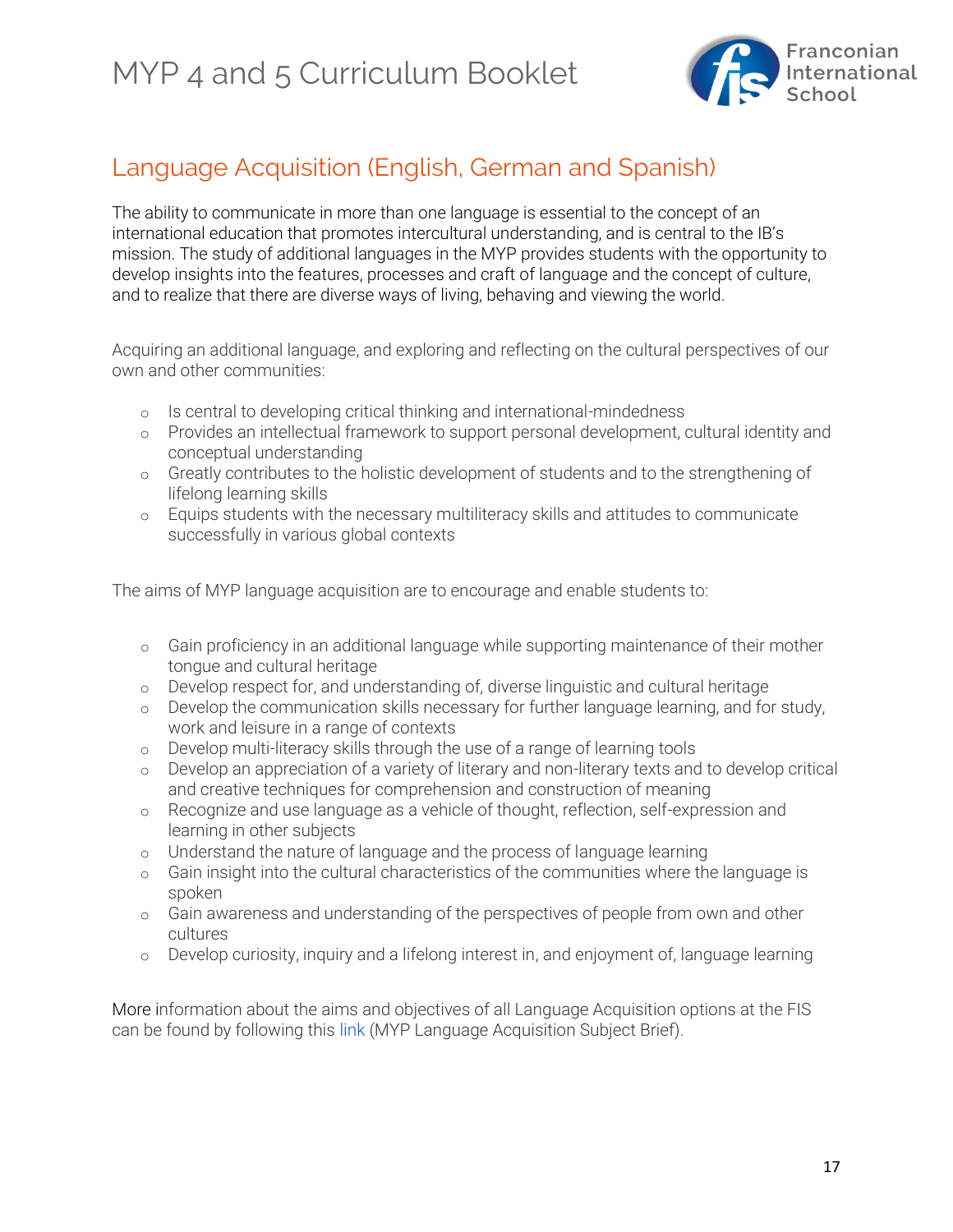

### MYP 4 and 5 Language Acquisition Courses at the FIS

- o All students take German either as a Language Acquisition course or as additional Language and Literature Course, depending on the student's readiness level
- o Students may take Spanish as an additional option in MYP 4 and 5
- o Students take English as a Language Acquisition course until they reach the end of Phase 4, at which point they may transition to English Language and Literature

#### German

The course content is organized around five broad topic areas which provide contexts for the acquisition of vocabulary and the study of grammar and structures. Through the study of these topic areas, candidates gain insight into target language countries and communities. The topic areas are:

- o Family
- o Friends
- o Hobbies
- o School
- o Jobs
- o Food
- o House
- o Clothes
- o Media
- o Health Body parts
- o Weather
- o Environment
- o Holidays and celebrations
- o City
- o Future plans
- o Dreams

#### IB Topics:

- o Social relationships
- o Communication and media
- o Global issues
- o Cultural diversity
- o Customs and traditions
- o Health
- o Leisure
- o Science and technology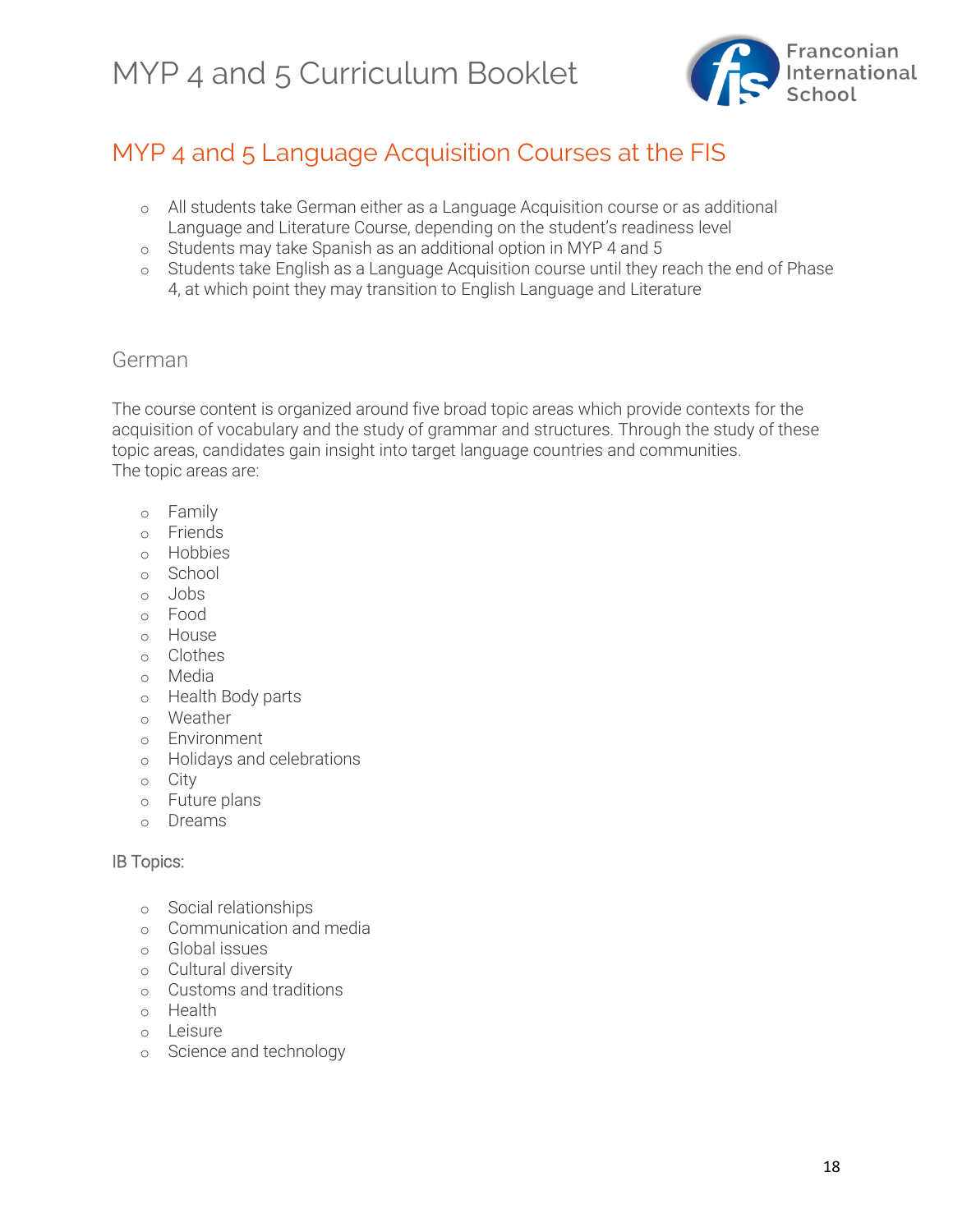

#### Spanish

The course content is organized around five broad topic areas which provide contexts for the acquisition of vocabulary and the study of grammar and structures. Through the study of these topic areas, candidates gain insight into target language countries and communities. The topic areas are:

- o Everyday activities
- o Personal and social life
- o The world around us
- o The world of work
- o The international world

#### English Language Acquisition

Topics (phases 2 to 4) include:

- o Technology
- o Exploration
- o Environment and Wildlife
- o Transport
- o Competition
- o Fashion
- o Health
- o Young and Old
- o Culture and Society
- o Happiness and Fulfilment
- o Migrations
- o Bilingualism and Multilingualism
- o Human Rights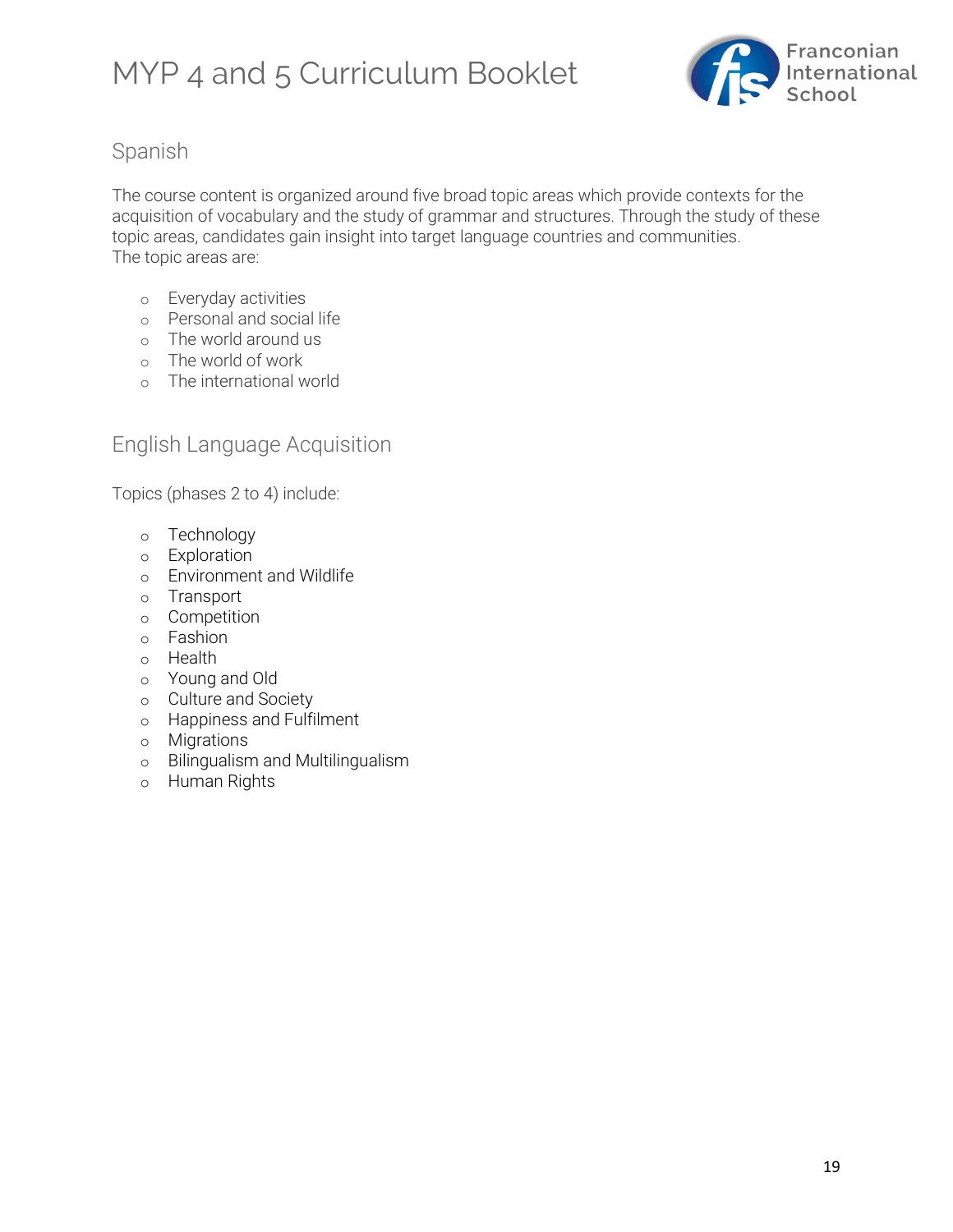

# Language and Literature (English and German)

Language is fundamental to learning, thinking and communicating, as well as providing an intellectual framework to support conceptual development. It plays a central role in developing critical thinking, cultivating international-mindedness, exploring and sustaining personal development and cultural identity, and responsibly participating in local, national and global communities.

MYP language and literature courses equip students with linguistic, analytical and communicative skills that help to develop interdisciplinary understanding. Students develop skills in six domainslistening, speaking, reading, writing, viewing and presenting—both independently and with others. MYP language and literature courses include a balanced study of genres and literary texts, including a world literature component.

Students' interactions with texts generate moral, social, economic, political, cultural and environmental insights. Through their studies, students learn how to form opinions, make decisions, and engage in ethical reasoning. Depending on students' readiness level, they may take English, and or German Language and Literature courses. More information about Language and Literature shared aims and objectives can be found by following this [link](https://www.ibo.org/globalassets/digital-tookit/brochures/myp-brief_language-literature_2015.pdf) (MYP Language and Literature Subject Brief).

Topics covered in both the German and English Language and Literature courses include:

- o Identity, heritage, culture, diversity
- o Communities, globalization, migration, displacement
- o Social history, civilizations, journeys
- o Media and mass communication
- o Childhood, adolescence, youth, rebellion, innocence and experience
- o Families, friendships, relationships
- o Systems, power and protest, justice, peace and conflict, freedom and independence
- o Health and well-being, environment, lifestyle
- o Social roles, norms and expectations, gender, inclusion, minorities, class
- o Utopias, dystopias, survival
- o Religion, faith, values, ritual, spirituality, taboos
- o Allegiance, betrayal, revenge, atonement, forgiveness (MYP eAssessment Topic List)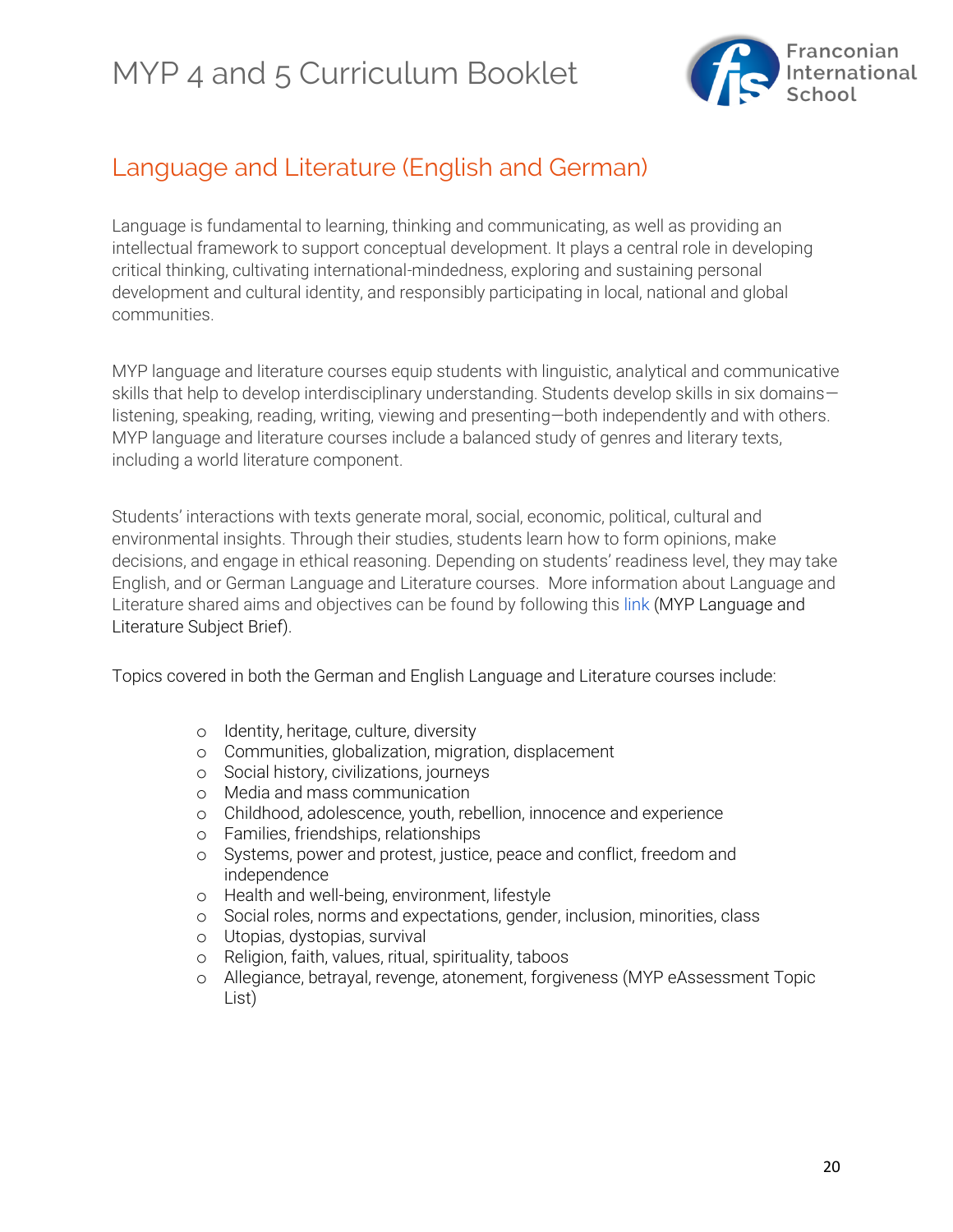

### **Mathematics**

The framework for MYP mathematics outlines four branches of mathematical study:

- 1. Number
- 2. Algebra
- 3. Geometry and trigonometry
- 4. Statistics and probability

The study of mathematics is a fundamental part of a balanced education. It promotes a powerful universal language, analytical reasoning and problem-solving skills that contribute to the development of logical, abstract and critical thinking. The MYP mathematics and extended mathematics courses promote both inquiry and application, helping students to develop problemsolving techniques that transcend the discipline and are useful in the world outside school. Mathematics in the MYP is tailored to the needs of students, seeking to intrigue and motivate them to want to learn its principles. Students should see authentic examples of how mathematics is useful and relevant to their lives and be encouraged to apply it to new situations. More information about Mathematics can be found by following this [link](https://www.ibo.org/globalassets/digital-tookit/brochures/myp-brief_mathematics_2015.pdf) (MYP Mathematics Subject Brief).

At the FIS, students may take Standard Mathematics or Extended Mathematics depending on readiness level.

Topics covered in Standards Mathematics and the additional topics covered in Extended can be found by following [this link.](https://drive.google.com/open?id=1zGnOPor8IGViX7v0p1ZuXPf8TxkSWGk2)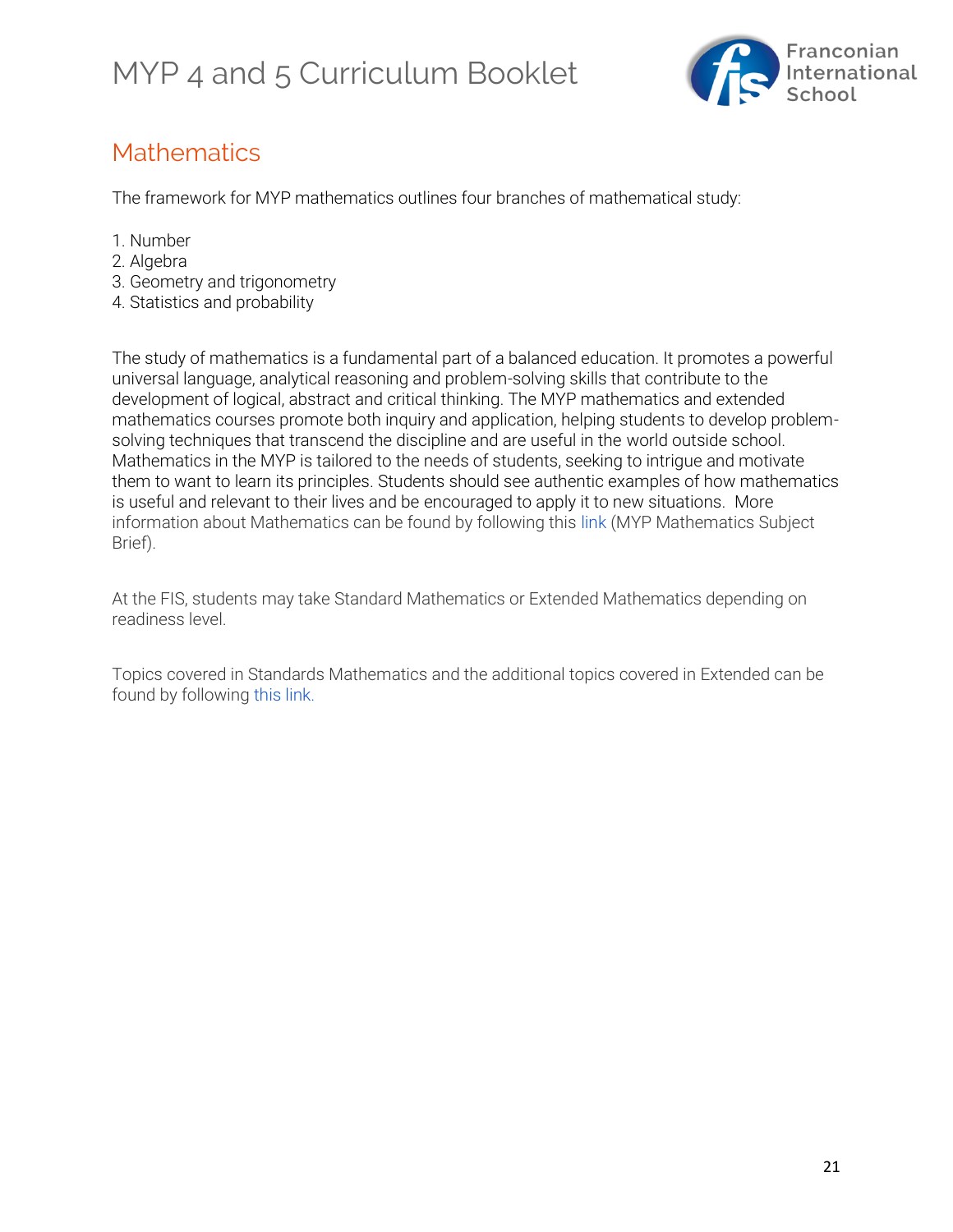

### Physical and Health Education

MYP physical and health education aims to empower students to understand and appreciate the value of being physically active while developing the motivation for making healthy and informed life choices. To this end, physical and health education courses foster the development of knowledge, skills and attitudes contributing to a balanced and healthy lifestyle. Students engaged in physical and health education will explore a variety of concepts that help foster an awareness of physical development and health perspectives, as well as positive social interaction.

Physical activity and health are of central importance to human identity and global communities, creating meaningful connections among people, nations, cultures and the natural world. Through physical and health education, students learn to appreciate and respect the ideas of others, and develop effective collaboration and communication skills. This subject area also offers many opportunities to build positive interpersonal relationships that can help students to develop a sense of social responsibility and intercultural understanding. At the FIS, PHE is a required course for all students. More information about Physical and health education can be found by following this [link.](https://www.ibo.org/globalassets/digital-tookit/brochures/myp-brief_phys-health-ed_2015.pdf)

The aims of MYP physical and health education are to encourage and enable students to:

- o Use inquiry to explore physical and health education concepts
- o Participate effectively in a variety of contexts
- o Understand the value of physical activity
- o Achieve and maintain a healthy lifestyle
- o Collaborate and communicate effectively
- o Build positive relationships and demonstrate social responsibility
- o Reflect on their learning experiences

MYP eAssessment: Students seeking IB-validated physical and health education course results must demonstrate their achievement of the subject group's objectives by submitting a Portfolio at the end of Year 5 in which they:

- o Identify a target that incorporates physical and psychological dimensions of performance in physical and health education
- o Create, implement and document progress towards their goal through multiple interim cycles of analysis
- o Record and evaluate their final performance
- o Reflect on their personal growth and interpersonal skills (MYP PHE Subject Brief)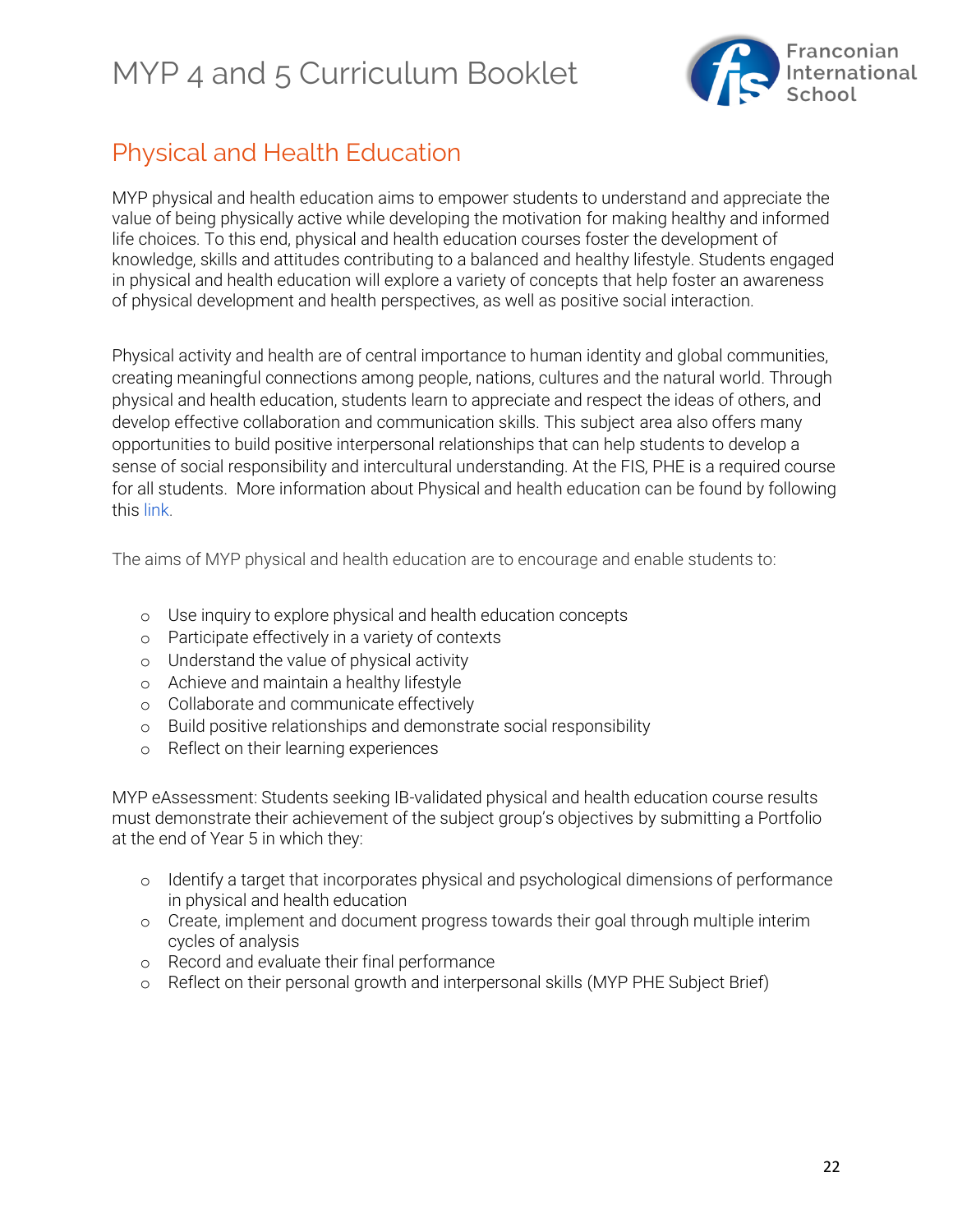

### **Sciences**

With inquiry at the core, the MYP sciences framework aims to guide students to independently and collaboratively investigate issues through research, observation and experimentation. The MYP sciences curriculum explores the connections between science and everyday life. As they investigate real examples of science applications, students discover the tensions and dependencies between science and morality, ethics, culture, economics, politics, and the environment. Scientific inquiry fosters critical and creative thinking about research and design, as well as the identification of assumptions and alternative explanations. Students learn to appreciate and respect the ideas of others, gain good ethical-reasoning skills and further develop.

More information about the Sciences can be found by following this [link.](https://www.ibo.org/globalassets/digital-tookit/brochures/myp-brief_sciences_-2015.pdf) (MYP Sciences Subject Brief)

In the Middle School, MYP 1 to 3, the Science course incorporates multiple disciplinary perspectives. Starting in Grade 9, MYP 4, students take discrete courses focused on individual disciplines, while all discrete courses in the subject group share the same Aims, Objectives, and **Criteria** 

The FIS offers the Biology, Chemistry or Physics as a mandatory course. The course specific topics that are covered can be found below:

#### Biology

- o Cells (tissues, organs, systems, structure and function; factors affecting human health; physiology; vaccination)
- o Organisms (habitat, ecosystems, interdependency, unity and diversity in life forms; energy transfer and cycles [including nutrient, carbon, nitrogen]; classification)
- o Processes (photosynthesis, cell respiration, aerobic and anaerobic, word and chemical equations)
- o Metabolism (nutrition, digestion, biochemistry and enzymes; movement and transport, diffusion; osmosis; gas exchange; circulation, transpiration and translocation; homeostasis)
- o Evolution (life cycles, natural selection; cell division, mitosis, meiosis; reproduction; biodiversity; inheritance and variation, DNA and genetics)
- o Interactions with the environment (tropism, senses, nervous system, receptors and hormones)
- o Interactions between organisms (pathogens/parasites, predator/prey, food chains and webs; competition, speciation and extinction)
- o Human interactions with environments (human influences, habitat change or destruction,
- o pollution/conservation; overexploitation, mitigation of adverse effects)
- o Biotechnology (genetic modification, cloning; ethical implications, genome mapping and application,3D tissue and organ printing)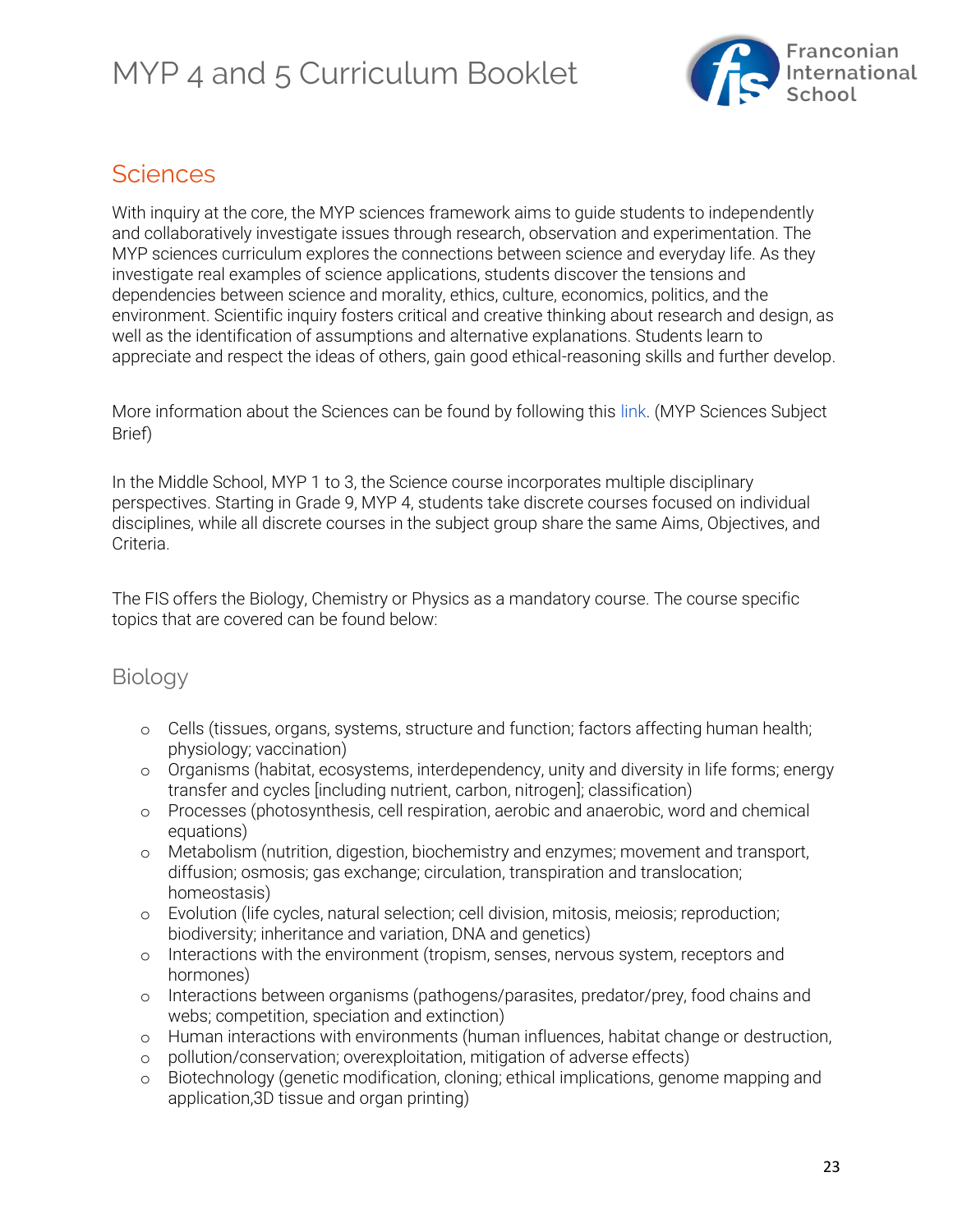

### **Chemistry**

- o Periodic table (metals and non-metals; transition metals, noble gases, trends, periods, groups)
- o International Union of Pure and Applied Chemistry (IUPAC naming and classification of alkanes, alkenes, alcohols, carboxylic acids and esters; structural formulas)
- o The atmosphere (characteristics of gases; atmospheric composition, testing and treatment; extraction, emission and environmental implications)
- o Matter (states and properties of matter; particle/kinetic theory, diffusion; atomic structure [including Isotopes]; electron configuration and valency)
- o Pure and impure substances (types of mixtures [solutions, oils, alloys, emulsions]; separation techniques, including filtration, distillation [including crude oil], chromatography)
- o Bonding (structure and bonding, properties, chemical formulas, chemical reactions and the conservation of mass; balancing equations, the mole concept and chemical calculations; reaction kinetics [rates, and factors affecting rates/collision theory]; equilibria/reversible reactions; energy changes in reactions, endo- and exothermicity; combustion of fuels)
- o Types of chemical reaction (acids and bases, neutral solutions, acid/base reactions, pH and indicators, formation of salts, uses of salts; redox reactions, reactivity series; extraction of metals, and corrosion, electrochemical cells)

#### Physics

- o Forces and energy (measurement in science; states and properties of matter, kinetic theory, density; forces and effects of forces; forces and motion, speed, motion graphs, Newton's laws; pressure; work and power, efficiency; gravity and gravitational fields; energy sources and resources, fuels and environmental impact; energy transfer and transformation, conservation of energy)
- o Electromagnetism (magnetism, electric and magnetic fields; static electricity; electromagnetic forces and induction, AC & DC; current, voltage, power, generation and transmission of electricity; electric circuits)
- o Astrophysics (the solar system, planets and satellites, the Big Bang theory)
- o Heat, light and sound (thermal physics; heat transfer, condensation and evaporation)
- o Waves (longitudinal and transverse waves, sound waves; wave phenomena including reflection, refraction, diffraction; wave equation; electromagnetic spectrum, imaging and applications)
- o Atomic physics (atomic structure, particles, charges and masses; radioactivity, decay and half-life, forms of radiation; uses and dangers) (MYP eAssessment Topic List)